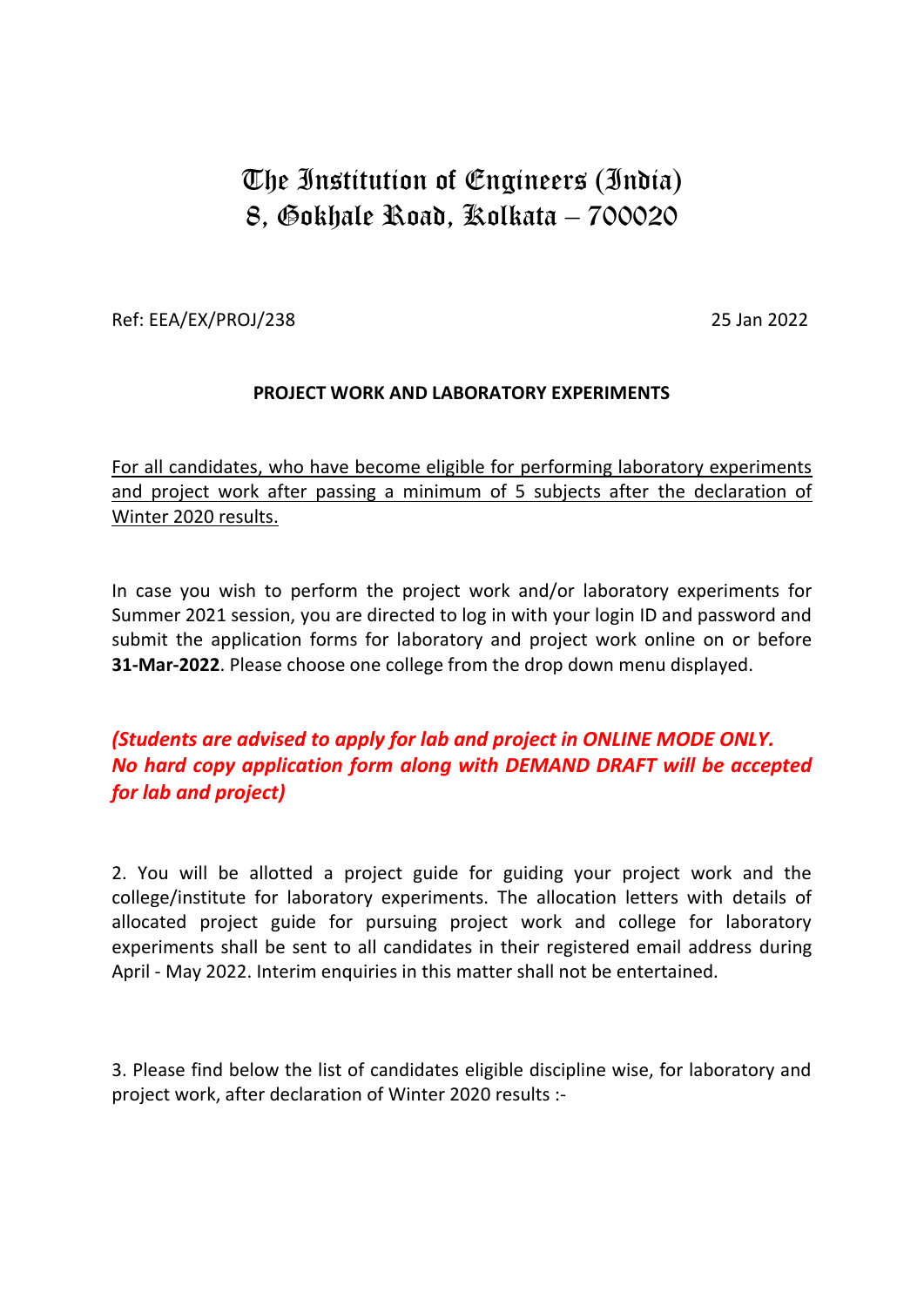| <b>Membership Number</b> | <b>Name</b>                         |
|--------------------------|-------------------------------------|
|                          | <b>CHEMICAL ENGINEERING</b>         |
| ST4944475                | KALKE RAMCHANDRA MARUTI             |
| ST5261142                | <b>VEERESH KUMAR</b>                |
| ST5576143                | ADARSH KUMAR SONI                   |
| ST5617079                | <b>CHANDRA SEN</b>                  |
| ST5792954                | <b>ANIL KUMAR</b>                   |
| ST5885863                | <b>B SATYANARAYANA RAO</b>          |
| ST5924775                | <b>DEEPAK</b>                       |
| ST6172224                | RAMAKANTA PADHAN                    |
| ST6311232                | <b>DHIRENDRA KUMAR</b>              |
| ST6322331                | KAPADIYA VIMAL VALLABHBHAI          |
| ST6367114                | <b>CHEPOORI PAVAN</b>               |
| ST6477319                | <b>GYAN CHANDRA GUPTA</b>           |
| ST6507854                | CHILAKAMARTHI JAHNAVI               |
| ST6694964                | SABBAVARAPU AYYAPPA VENKATA KISHORE |
| ST6898268                | <b>DURVESH KUMAR</b>                |
| ST6957221                | <b>AMIT KUMAR</b>                   |
| ST7040186                | <b>DHARMESH KUMAR</b>               |
| ST7040526                | PRAVEEN YADAV                       |
| ST7079287                | <b>JAY PRAKASH PRASAD</b>           |
| ST7158276                | <b>VITHYAVANI A</b>                 |
|                          |                                     |
|                          | <b>CIVIL ENGINEERING</b>            |
| AM1442514                | <b>PAWAR MAHESH ARVIND</b>          |
| AM1451882                | <b>AMIT KUMAR</b>                   |
| AM1681624                | <b>SUKLA UDAYKUMAR</b>              |
| AM1753633                | <b>PARVEEN KUMAR</b>                |
| AM1817100                | KUTEMATE GOPAL BALAVANTRAO          |
| AM1872735                | <b>VUMMITI NAGALALITH VIKASH</b>    |
| AM1873434                | PENUGONDA SRAVAN KUMAR              |
| AM1883685                | MOHIT GOPAL PRANJALE                |
| M-1644925                | <b>MANOJ KUMAR</b>                  |
| ST2082859                | N V SREENIVASULU                    |
| ST3034645                | <b>SANJEEV KUMAR</b>                |
| ST3354505                | <b>INDRANIL MUKHERJEE</b>           |
| ST3843446                | <b>VIKAS SHIVAJI KAKADE</b>         |
| ST4204641                | <b>VAIBHAV VARSHNEY</b>             |
| ST4940801                | RAVINDER PRATAP                     |
| ST5138170                | <b>RANJITH M</b>                    |
| ST5159828                | <b>RAJESH KONDETI</b>               |
| ST5212036                | <b>RAHUL</b>                        |
| ST5223011                | <b>HARSHWARDHAN</b>                 |
| ST5231960                | KANAGARAJ T                         |
| ST5241435                | NAVNEET THAKUR                      |
| ST5448331                | <b>SHIMI KA</b>                     |
| ST5485989                | ARUP KUMAR NASKAR                   |
| ST5538616                | RITU KUSHAWAHA                      |
| ST5549265                | AMARJEET YADAV                      |
| ST5619993                | <b>SACHIN KUMAR</b>                 |
| ST5632736                | SHANDEEP KAKKARIYIL                 |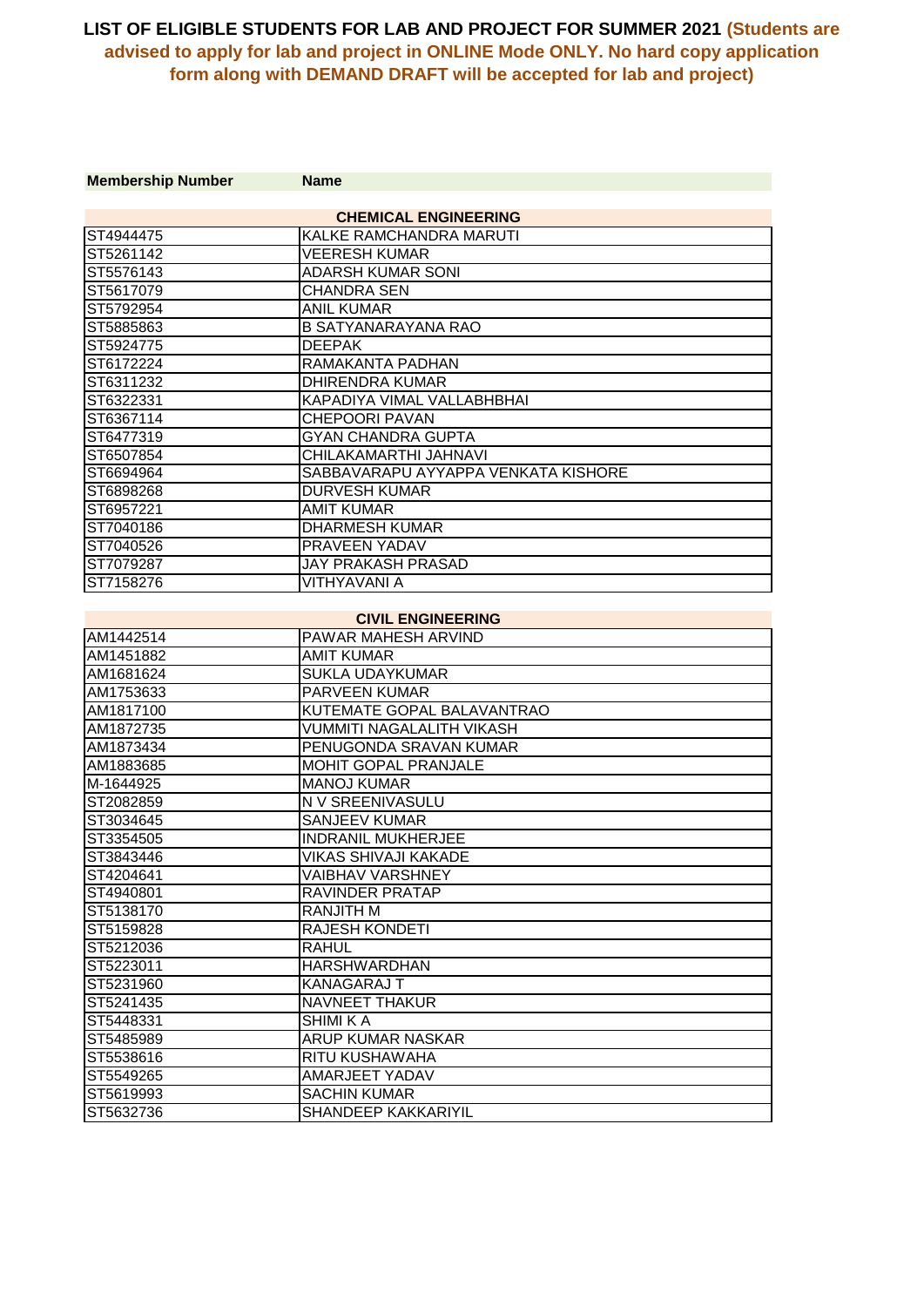| <b>Membership Number</b> | <b>Name</b>                     |
|--------------------------|---------------------------------|
| ST5641506                | <b>SANJIB DE</b>                |
| ST5667173                | <b>RAJ KUMAR</b>                |
| ST5741381                | <b>RAJAPANDI S</b>              |
| ST5783815                | <b>GEETANSH</b>                 |
| ST5791249                | NIMBHORE RAJESH GULABSING       |
| ST5802798                | <b>REKHA</b>                    |
| ST5803867                | <b>RAJNEESH KUMAR</b>           |
| ST5807485                | <b>HASHMAT MASOOD</b>           |
| ST5814737                | <b>VIVEK AGGARWAL</b>           |
| ST5820710                | TANNA HETAL ANILBHAI            |
| ST5904736                | AMIT KUMAR BHARTI               |
| ST5918265                | <b>RAJESH KUMAR</b>             |
| ST5925806                | A VENU                          |
| ST5935208                | <b>KRISHNA PANJA</b>            |
| ST5961969                | <b>SHYAM BIHARI GANGWAR</b>     |
| ST5963910                | <b>BODA PARESH KESHAVJIBHAI</b> |
| ST6000229                | <b>ARUN LOHIYA</b>              |
| ST6017407                | <b>HEERA LAL</b>                |
| ST6053683                | <b>PREM KUMAR</b>               |
| ST6067757                | PRASHANT MUKESH SONI            |
| ST6093588                | <b>TARUN VASUDEV</b>            |
| ST6104857                | <b>DEEPAK PANDEY</b>            |
| ST6107945                | <b>SUNIL KUMAR K N</b>          |
| ST6121735                | SUBHENDU DAS                    |
| ST6132635                | <b>V SURENDAR</b>               |
| ST6139626                | VINAYA KUMAR M P                |
| ST6148706                | PAVAN JEET SINGH                |
| ST6148927                | KANDAVALLI SANTI PRIYA          |
| ST6173638                | <b>RAJ KUMAR</b>                |
| ST6179925                | <b>AYAN CHOUDHURY</b>           |
| ST6188694                | <b>RAMACHANDIRAN K</b>          |
| ST6190443                | N CHENNA KESHAVA REDDY          |
| ST6194045                | PRASANTA MAITY                  |
| ST6247046                | <b>PALLAVI</b>                  |
| ST6272474                | YELLANKI KISHORE                |
| ST6274175                | <b>VIVEK KUMAR</b>              |
| ST6285290                | <b>RAJKUMAR</b>                 |
| ST6286939                | <b>MEHARJAN ALI</b>             |
| ST6309750                | <b>VIPAN RAMANI</b>             |
| ST6330083                | <b>MADHURI</b>                  |
| ST6344351                | <b>ARUN KUMAR</b>               |
| ST6355345                | <b>MONICA KUMARI</b>            |
| ST6382709                | <b>ANAND KUMAR</b>              |
| ST6404834                | SONU                            |
| ST6428687                | <b>ANIL KUMAR</b>               |
| ST6442159                | <b>AKIL</b>                     |
| ST6442221                | RAVINDRA KUMAR PATEL            |
| ST6446952                | <b>ANITA RANI</b>               |
| ST6449072                | <b>DEEPIKA SOREN</b>            |
| ST6451190                | <b>AJAD KUMAR</b>               |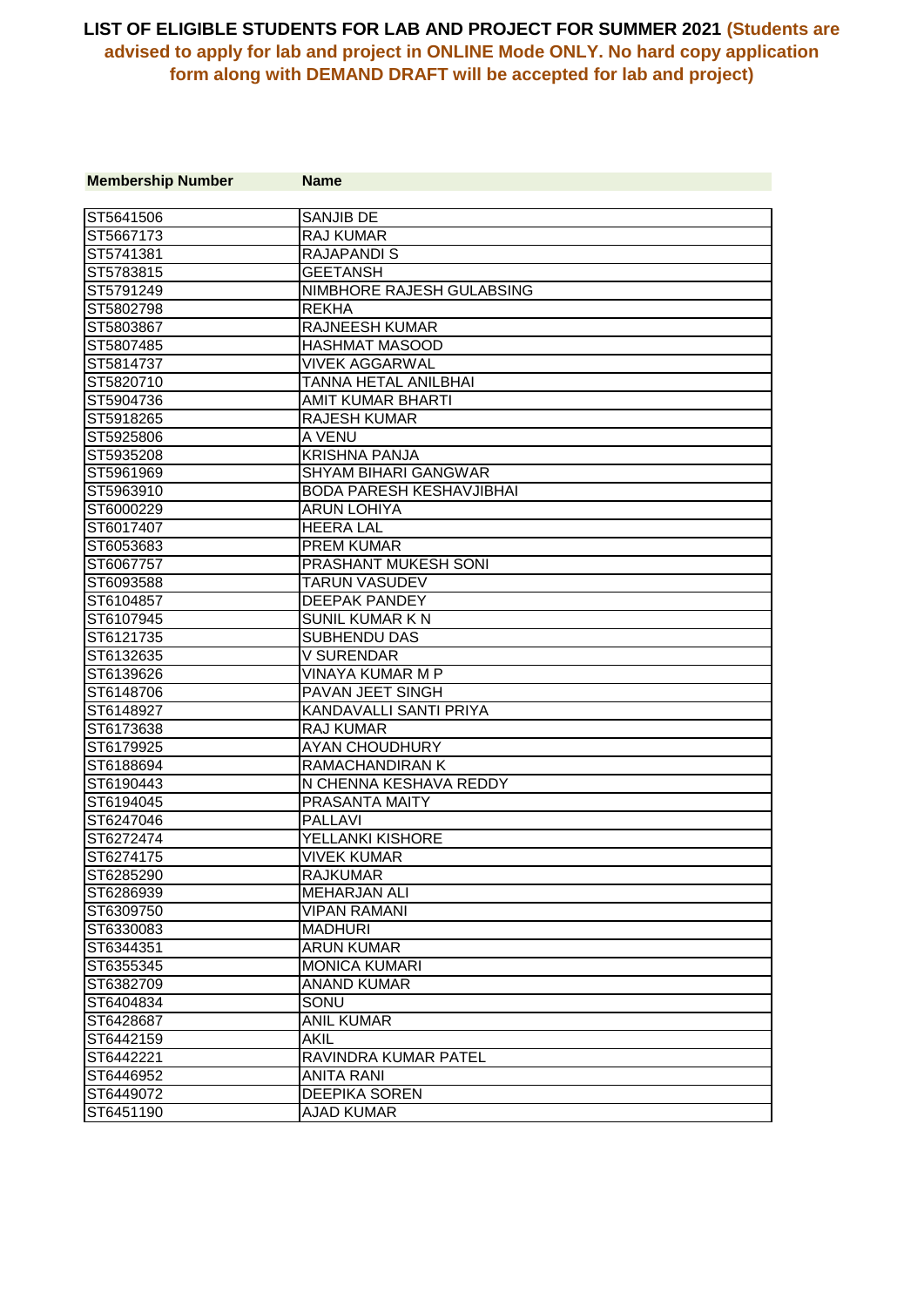| <b>Membership Number</b> | <b>Name</b>                  |
|--------------------------|------------------------------|
|                          |                              |
| ST6455862                | <b>PRATAP RANJAN</b>         |
| ST6463925                | <b>JAVED ANSARI</b>          |
| ST6468093                | <b>NAKKA SATISH</b>          |
| ST6476355                | TINKU KUMAR BAIRWA           |
| ST6479775                | AMARJEET KUMAR               |
| ST6491133                | RAJESH BHATT                 |
| ST6505339                | <b>SHABINA KHATOON</b>       |
| ST6512548                | <b>PAWAN KUMAR</b>           |
| ST6517515                | <b>KARNA KUMAR</b>           |
| ST6545403                | <b>DUNI CHAND</b>            |
| ST6560755                | <b>HEERAWATI</b>             |
| ST6563959                | <b>ABHINAV GARG</b>          |
| ST6576937                | KOUSHIK GHOSH                |
| ST6585745                | <b>PUNEET RATHORE</b>        |
| ST6585936                | <b>GURMEET KUMAR</b>         |
| ST6593718                | <b>ANITA KUMARI</b>          |
| ST6599045                | <b>MAHINKUTTY A</b>          |
| ST6599430                | <b>DINESH KUMAR</b>          |
| ST6600919                | <b>UMAKANT PANDEY</b>        |
| ST6608332                | <b>SARIKA</b>                |
| ST6621045                | <b>SMITA NAUTIYAL</b>        |
| ST6621865                | JEEBAN KUKAR BEHERA          |
| ST6623870                | <b>RISHIKESH GARG</b>        |
| ST6638415                | <b>RASMITA RANI MEHER</b>    |
| ST6639055                | ANOOP SINGH CHAUHAN          |
| ST6662248                | <b>UMESH SHARMA</b>          |
| ST6663031                | RAMKHELAVAN KUMAR            |
| ST6672812                | <b>ROHIT KUMAR</b>           |
| ST6675307                | PURNENDRA KUMAR YADAV        |
| ST6675986                | <b>FASAGE MANGAL MAHADEV</b> |
| ST6678608                | <b>MORE SWATI ASHOK</b>      |
| ST6686945                | <b>PRIYA THAKUR</b>          |
| ST6694999                | V PURNIMA DORA               |
| ST6695367                | DEEPAK KUMAR MISHRA          |
| ST6704293                | <b>DEVESH KUMAR</b>          |
| ST6704655                | <b>NILESH SINHA</b>          |
| ST6707519                | <b>SUBHASIS CHAND</b>        |
| ST6708639                | PALAV ANKITA BABAJI          |
| ST6713985                | KOLI KALPAK M                |
| ST6716275                | <b>DIVYANSHU SAHU</b>        |
| ST6729091                | <b>VINOD MASKARE</b>         |
| ST6733080                | <b>NITIN KUMAR</b>           |
| ST6738295                | <b>CHANDRA KISHOR SONU</b>   |
| ST6739232                | <b>DEEPALI THAKUR</b>        |
| ST6758156                | <b>MISHRA VIKAS KUMAR</b>    |
| ST6763648                | <b>VAIBHAV HATWAL</b>        |
| ST6770911                | <b>RISHI SHARMA</b>          |
| ST6770938                | <b>VIPIN KUSHWAHA</b>        |
| ST6773185                | RAHUL VISHWKARMA             |
| ST6776435                | <b>HIMANSHU DEEP</b>         |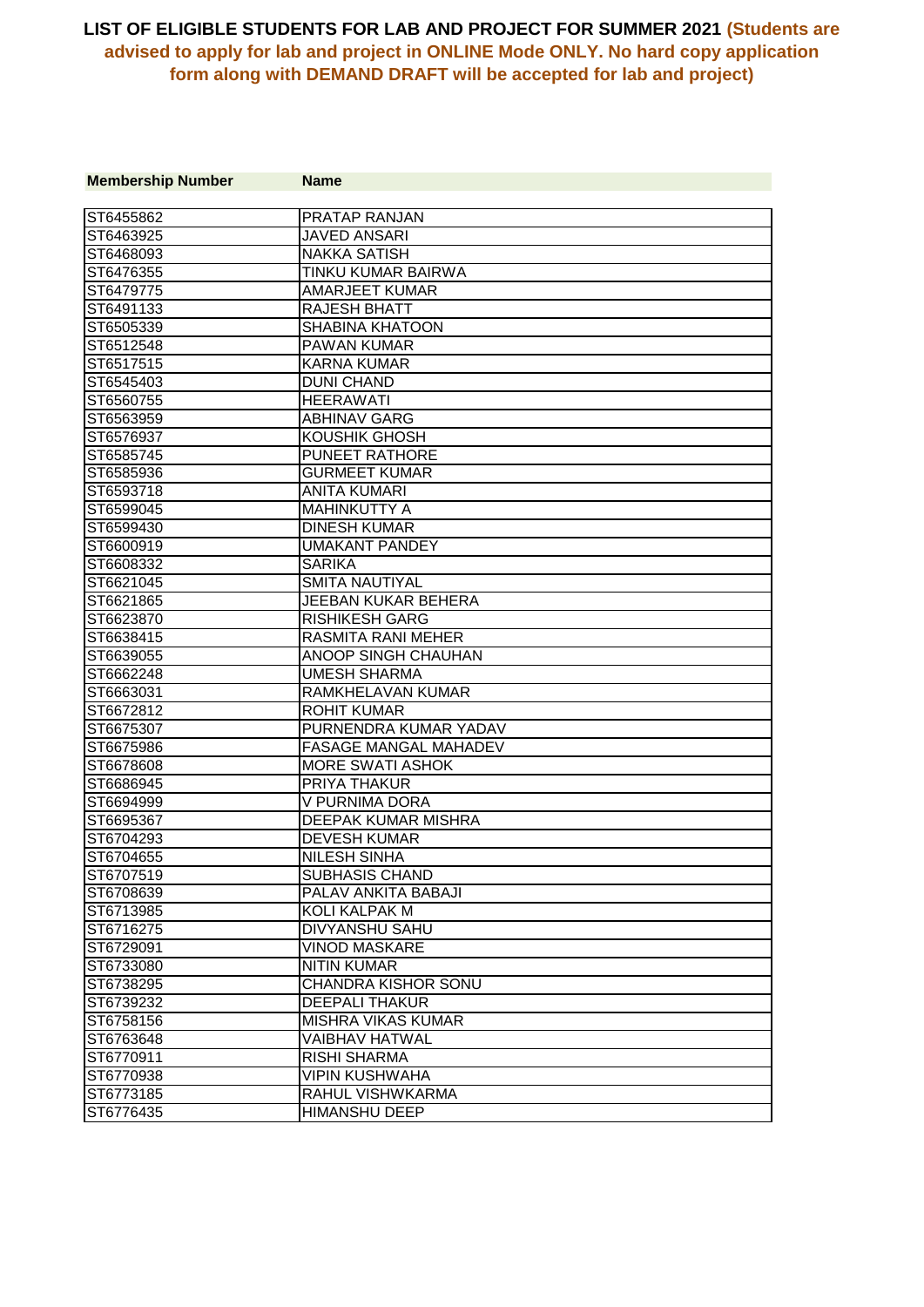| <b>Membership Number</b> | <b>Name</b>               |
|--------------------------|---------------------------|
|                          |                           |
| ST6794241                | <b>GURPINDER SINGH</b>    |
| ST6796465                | <b>ROHEE ALI</b>          |
| ST6802139                | <b>BRAJESH KUMAR</b>      |
| ST6809265                | <b>BASHARAT GANI WANI</b> |
| ST6817470                | <b>KRISHANA KUMAR</b>     |
| ST6819600                | <b>SURESH K</b>           |
| ST6837846                | SAWANT POONAM PANDHARI    |
| ST6839776                | <b>ANJALI MEHRA</b>       |
| ST6841061                | <b>SUNIL KUMAR</b>        |
| ST6843242                | RAMEN MAHATA              |
| ST6845585                | <b>APOORV PATEL</b>       |
| ST6852565                | PRIYANKA JAISWAL          |
| ST6852799                | SAWLA HIMANSHU NITIN      |
| ST6855165                | SHARMISTHA GANGULY        |
| ST6868709                | <b>SANDEEP KUMAR</b>      |
| ST6875004                | <b>NUZHAT SHAHEEN</b>     |
| ST6875349                | <b>MOHIT KUMAR</b>        |
| ST6875934                | <b>AJAY KHEMANI</b>       |
| ST6877228                | <b>MEENAKSHI CHAWLA</b>   |
| ST6883805                | <b>VENEET CHANDAN</b>     |
| ST6887029                | <b>AQEEB AHMED</b>        |
| ST6888815                | <b>RAVI PRAKASH YADAV</b> |
| ST6891670                | <b>ASHISH PARMAR</b>      |
| ST6895072                | <b>JOY SARKAR</b>         |
| ST6895617                | <b>JYOTI VISHWAKARMA</b>  |
| ST6896015                | <b>PRABHA</b>             |
| ST6904489                | <b>MANIBHUSHAN SANGAM</b> |
| ST6905930                | PRIYA K B                 |
| ST6905981                | VINI K S                  |
| ST6909650                | <b>ADITYA CHAUDHARY</b>   |
| ST6911361                | <b>MANTU KUMAR SAH</b>    |
| ST6921510                | <b>BANAJA ROUT</b>        |
| ST6925230                | <b>RAVI SHANKAR PATEL</b> |
| ST6925397                | <b>SISIRA MOHANTY</b>     |
| ST6931117                | HARSHITA KOOLWAL          |
| ST6934221                | VINOD KUMAR VERMA         |
| ST6936704                | <b>SHIVANGI PANDEY</b>    |
| ST6941716                | JARANGE DIPTI ASHOKRAO    |
| ST6950561                | KAMINI                    |
| ST6953064                | <b>HARISH DEVRANI</b>     |
| ST6954850                | <b>UPENDER SINGH</b>      |
| ST6958503                | <b>HARSHA</b>             |
| ST6959038                | LAXMIPRIYA GOCHHAYATT     |
| ST6972891                | KULDEEP CHAURASIYA        |
| ST6983974                | PADMA YANGCHAN            |
| ST6987185                | <b>ABHINAV KUMAR</b>      |
| ST6990172                | <b>RAJESH</b>             |
| ST6991085                | <b>ANJEET KUMAR</b>       |
| ST6991977                | <b>SANJAY SHARMA</b>      |
| ST6991993                | ROHIT PRASAD NISHAD       |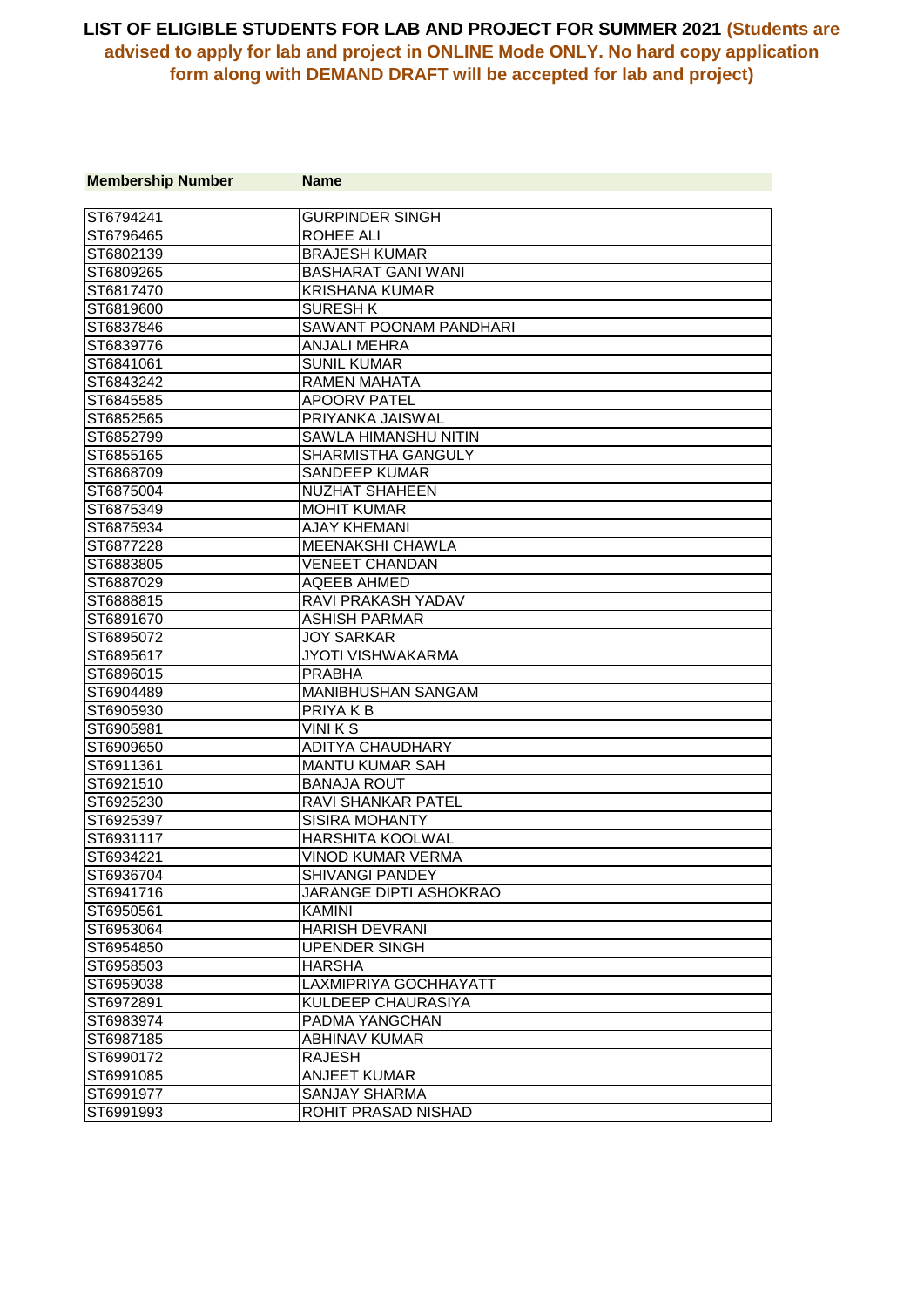| <b>Membership Number</b> | <b>Name</b>                   |
|--------------------------|-------------------------------|
|                          |                               |
| ST6992361                | <b>GANESH THAKUR</b>          |
| ST6997843                | <b>JIGYASA RASTOGI</b>        |
| ST6999544                | ANURAJ K DELEEP               |
| ST7000524                | RATHI SHUBHAM PRAVINKUMAR     |
| ST7005577                | <b>SWATI GULERIA</b>          |
| IST7010694               | ANAMIKA KUMARI                |
| ST7010767                | RAMANDEEP SAHNI               |
| ST7017494                | <b>SUDIP BERA</b>             |
| ST7022021                | <b>SAHIL KUMAR ATTRI</b>      |
| ST7024305                | <b>ABHISHEK SHARMA</b>        |
| ST7025195                | <b>SHIVAM ARUN</b>            |
| ST7025395                | ROHIT KUMAR MAURYA            |
| ST7025462                | ASHEESH KUMAR VERMA           |
| ST7026914                | <b>VINAY KUMAR SINGH</b>      |
| ST7027961                | <b>ANUBHAV</b>                |
| ST7029625                | <b>MANSI THAKUR</b>           |
| ST7030024                | PUNNAPUREDDI SRIDEVI          |
| ST7035697                | SHIV KUMAR VERMA              |
| ST7038696                | <b>HAADIYA SALEEM</b>         |
| ST7038718                | <b>FOZIYA ASSAD</b>           |
| ST7043452                | <b>SHRI KRISHAN KUMAR</b>     |
| ST7051035                | ABHAY KUMAR YADAV             |
| ST7054489                | <b>DEEPANSHU VERMA</b>        |
| ST7054551                | K ANIL KUMAR REDDY            |
| ST7056147                | <b>MEHREEN BHATI</b>          |
| ST7058301                | <b>VAISHALI</b>               |
| ST7058492                | <b>LOVELY KUMARI</b>          |
| ST7063984                | <b>NEHA KUMARI</b>            |
| ST7068501                | <b>JILEDAR PRAJAPATI</b>      |
| ST7070581                | <b>SURAJ TOMAR</b>            |
| ST7075435                | NANDAN KUMAR KUSHVAHA         |
| ST7079791                | NAMRATA BANGARI               |
| ST7081222                | ANJUSHA PU                    |
| ST7083039                | <b>RAMIZ ALI</b>              |
| ST7087522                | <b>VIPIN KUSHWAHA</b>         |
| ST7088243                | SHEREENATA                    |
| ST7088820                | <b>KAMINI DHIMAN</b>          |
| ST7089371                | <b>VISHAL KUMAR</b>           |
| ST7090442                | JAYAVARAM SANDEEP KUMAR       |
| ST7098893                | <b>VIJAY YADAV</b>            |
| ST7099210                | <b>SACHIN</b>                 |
| ST7105105                | <b>KARVAN KUMAR</b>           |
| ST7105445                | <b>SHALU YADAV</b>            |
| ST7108899                | RAMAN.                        |
| ST7113221                | <b>ROSHNI KUMARI</b>          |
| ST7114597                | <b>AKANSHA GUPTA</b>          |
| ST7122972                | <b>VISHNU NARAYAN DWIVEDI</b> |
| ST7123952                | <b>SHIVANI VERMA</b>          |
| ST7128016                | <b>ARNAB DUTTA</b>            |
| ST7133230                | YOGESH VERMA                  |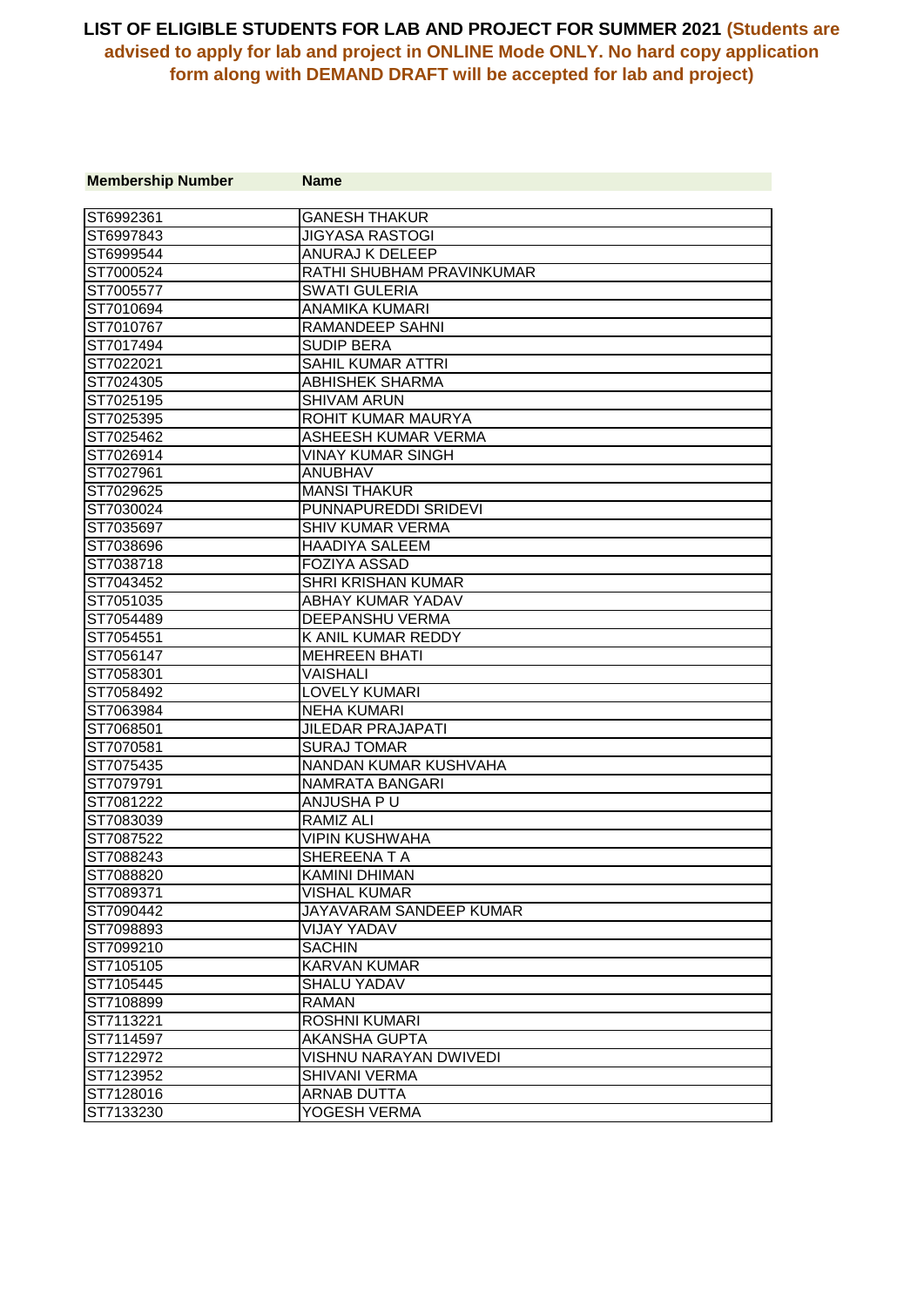| <b>Membership Number</b> | <b>Name</b>                               |
|--------------------------|-------------------------------------------|
|                          |                                           |
| ST7138348                | SANDEEP KUMAR PATEL                       |
| ST7141462                | RAVI MANDOLIYA                            |
| ST7147592                | <b>FASEEHA MK</b>                         |
| ST7148319                | MD JAHEERUDDIN AHMAD                      |
| ST7148874                | T SHYAMALADEVI                            |
| ST7155374                | <b>SHUBHAM SAINI</b>                      |
| ST7157202                | PRIYADARSANI ROUT                         |
| ST7163385                | TANYA RAWAT                               |
| ST7164306                | SHIVANI GUPTA                             |
| ST7164403                | <b>MEERA DEVI</b>                         |
| T-1618117                | <b>RINISHA M</b>                          |
| T-1688085                | <b>MILLI SINGH</b>                        |
|                          |                                           |
|                          | <b>COMPUTER SCIENCE &amp; ENGINEERING</b> |
| AM1684550                | SURESH YADLAPATI                          |
| AM1751991                | VENKATESWARLU TATA                        |
| AM1780800                | JAI SINGH                                 |
| AM1816945                | JAGADISH KUMAR VANDRANGI                  |
| AM1832541                | <b>VINAY SHARMA</b>                       |
| AM1904844                | <b>SHAIK RAFI</b>                         |
| ST4755885                | N S HEMANT                                |
| ST5290983                | <b>SANDEEP KUMAR</b>                      |
| ST5324535                | <b>MAYUR MENDSURE</b>                     |
| ST5550896                | PRIBU B                                   |
| ST6085232                | PRIYANKA SALAL                            |
| ST6146865                | <b>G BAL KRISHNA</b>                      |
| ST6201712                | RAJPUT CHETANKUMAR SHIVPRATAPSINGH        |
| ST6207338                | <b>MEENAKSHI TIWARI</b>                   |
| ST6221780                | VANKADARA SURYA CHANDRA                   |
| ST6419408                | NITESH BIJALWAN                           |
| ST6478757                | <b>MEHAK SHARMA</b>                       |
| ST6479680                | SIKILKAR RUBIYA SHOUKAT                   |
| ST6525623                | <b>KOMAL KUMARI</b>                       |
| ST6534436                | <b>BHUPENDRA SHARMA</b>                   |
| ST6549765                | PRABHAT RANJAN KUMAR                      |
| ST6584808                | YADAV VIJAY RAMBODH                       |
| ST6588382                | RASHIKA SHARMA                            |
| ST6641372                | RUPALI SINGH                              |
| ST6644371                | <b>SNEHLATA</b>                           |
| ST6694557                | GANDHI KRISHMA MAYURBHAI                  |
| ST6698617                | SANDEEP KUMAR VISHWAKARMA                 |
| ST6699745                | VIPUL KUMAR                               |
| ST6731878                | ROHITH S                                  |
| ST6743701                | KULDEEP KUMAR JHA                         |
| ST6816755                | SHIVAM GUPTA                              |
| ST6837965                | <b>SHWETA THAKUR</b>                      |
| ST6854880                | <b>SHAIFALI WALIA</b>                     |
| ST6862077                | SHAH JANVI DILIPBHAI                      |
| ST6882507                | <b>ANAMIKA RAI</b>                        |
| ST6887746                | SALONI                                    |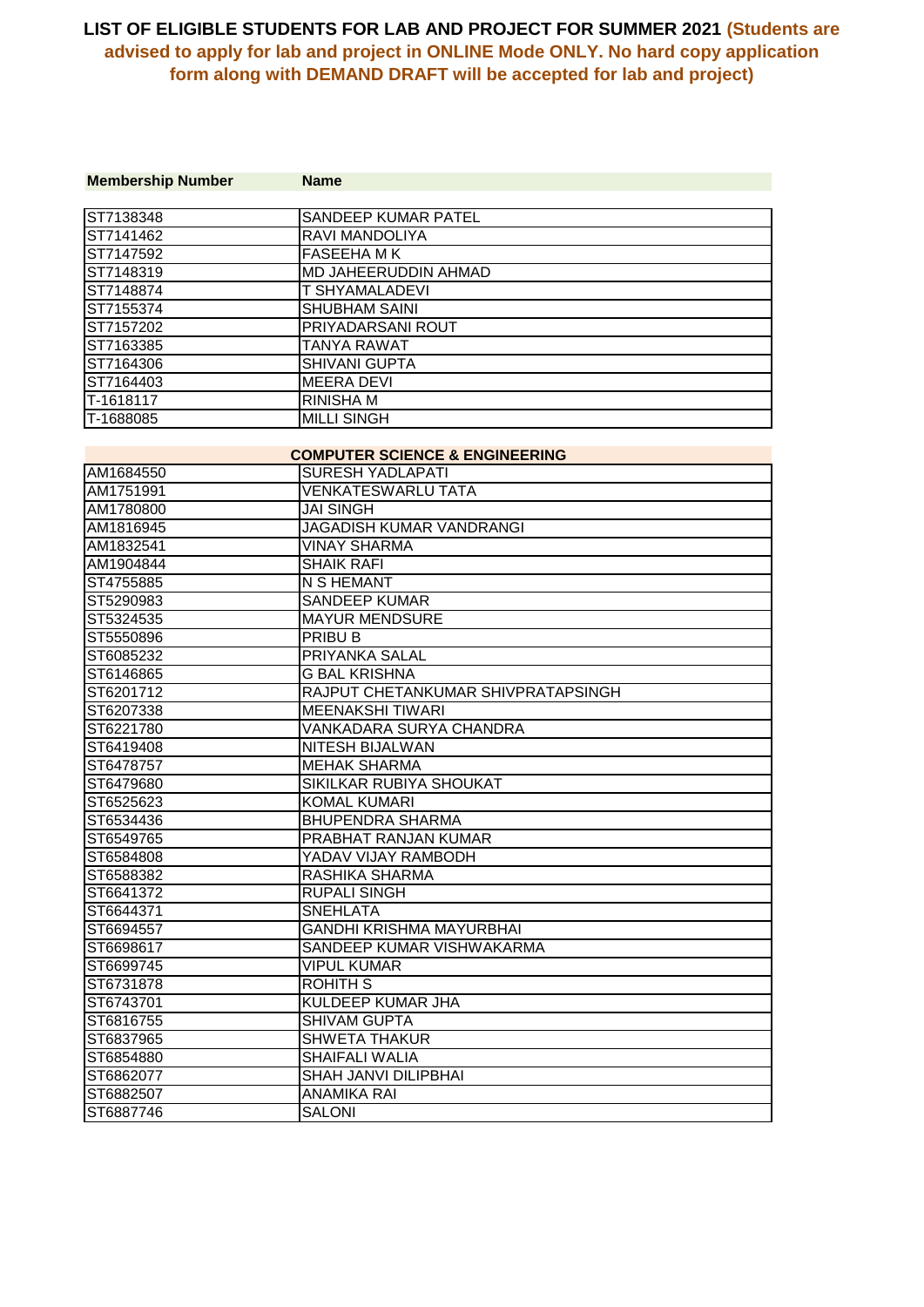| <b>Membership Number</b> | <b>Name</b>                   |  |
|--------------------------|-------------------------------|--|
|                          |                               |  |
| ST6916908                | <b>JITENDER KUMAR</b>         |  |
| ST6949571                | <b>SHILPA RAWAL</b>           |  |
| ST6955997                | <b>RAJAT</b>                  |  |
| ST6958848                | <b>PIYUSH</b>                 |  |
| ST6959941                | <b>JOOLY I</b>                |  |
| ST7021092                | <b>SHALU</b>                  |  |
| ST7041220                | <b>DEEPAK</b>                 |  |
| ST7043967                | <b>SHALINI CHAURASIYA</b>     |  |
| ST7053865                | POOJA SHARMA                  |  |
| ST7055159                | SHIV KUMAR SHARMA             |  |
| ST7061973                | <b>DEVENDRA KUMAR NAI</b>     |  |
| ST7088915                | KAJAL KUMARI                  |  |
| ST7097064                | SULTANE BAPU SHRAVAN          |  |
| ST7107590                | PUSHPAM KUMARI                |  |
| ST7175014                | <b>SUSHOBHAN NANDI</b>        |  |
|                          |                               |  |
|                          | <b>ELECTRICAL ENGINEERING</b> |  |
| AM1565470                | <b>SATENDRA KUMAR</b>         |  |
| AM1588616                | <b>SURESH K</b>               |  |
| AM1677023                | <b>GAYATHRIN</b>              |  |
| AM1714735                | <b>SHIVAM RAJPUT</b>          |  |
| AM1755539                | <b>UMA MAHESWARI A</b>        |  |
| AM1820330                | <b>SUNIL SWAROOP S</b>        |  |
| AM1836636                | <b>GURTEJ SINGH</b>           |  |
| AM1848095                | <b>DEEPAK BAWA</b>            |  |
| AM1850272                | <b>MASKE RAJU MOHAN</b>       |  |
| AM1886005                | <b>YOGESH</b>                 |  |
| F-1262005                | CHANAN MAL HODKASIA           |  |
| M-1639476                | CHAITANYA JEE SRIVASTAVA      |  |
| ST2083715                | YOGRAJ SINGH                  |  |
| ST2647171                | SHAMBHU NATH CHOUDHARY        |  |
| ST2673520                | JYOTI PRAKASH SHUKLA          |  |
| ST2861653                | <b>ANIL KUMAR</b>             |  |
| ST3525681                | RUPALI ARJUN GUJARE           |  |
| ST3755377                | R VINAYAGA MURTHY             |  |
| ST3773383                | SUDHIR NIVRITI SAWANT         |  |
| ST3818625                | L CHALAPATHI                  |  |
| ST4258679                | <b>DINESH KUMAR</b>           |  |
| ST4300896                | SIDAR GOKUL PRASAD            |  |
| ST4330450                | <b>RAMESH V</b>               |  |
| ST4709921                | <b>DEBASRI MAL</b>            |  |
| ST4712256                | VINIT KUMAR SINGHAL           |  |
| ST4723703                | PATEL PRITESHKUMAR JAYANTILAL |  |
| ST4794355                | PRAKASH ANANDRAO SAWANT       |  |
| ST4970506                | SANJIB CHAKRABORTY            |  |
| ST5028359                | <b>SHAKTI SINGH AKHAWAT</b>   |  |
| ST5292633                | <b>SANTOSH KUMAR</b>          |  |
| ST5314378                | <b>ANBARASAN P</b>            |  |
| ST5328778                | JAI SINGH NARUKA              |  |
| ST5364189                | <b>JAYANTA DUTTA</b>          |  |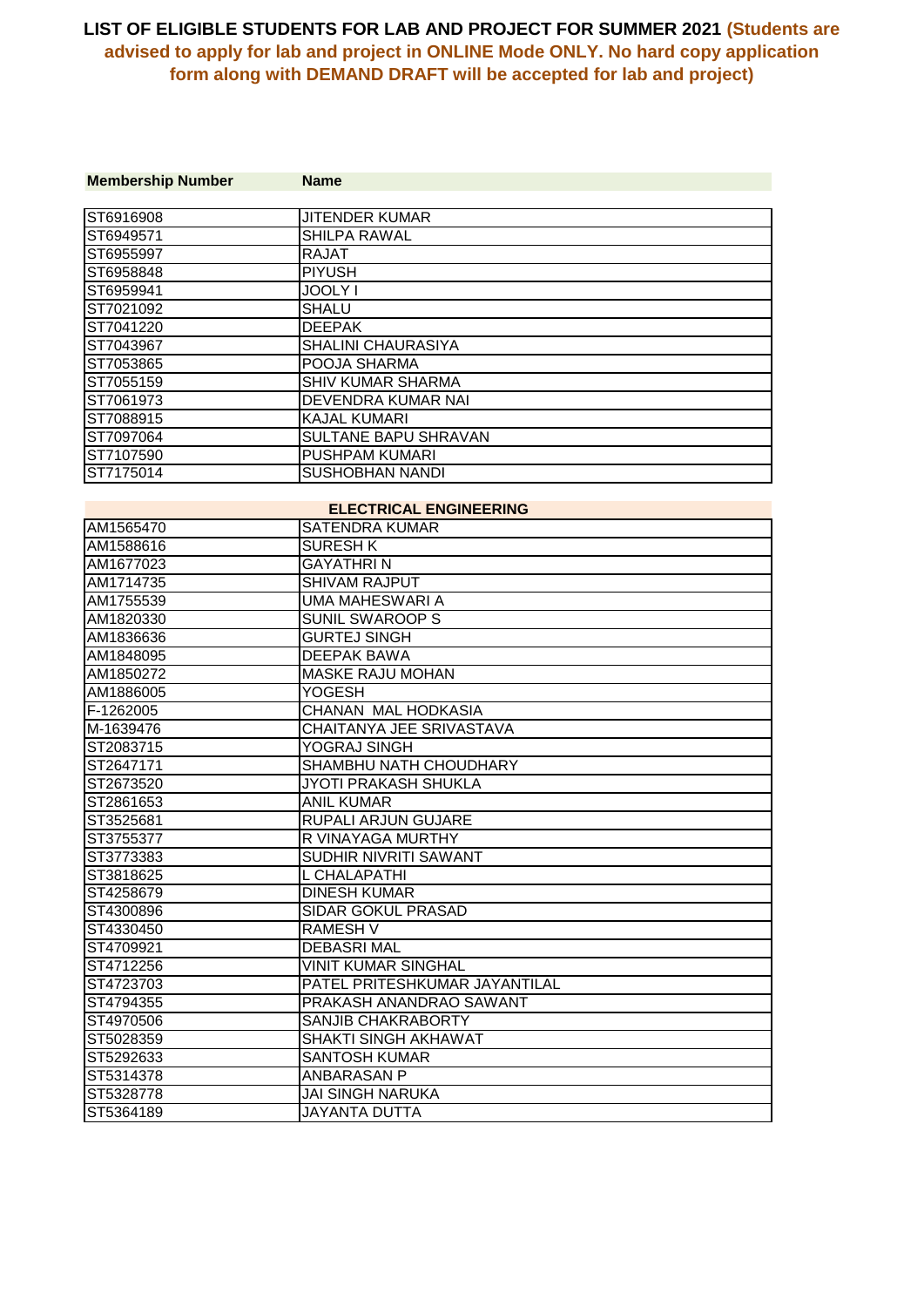| <b>Membership Number</b> | <b>Name</b>                    |
|--------------------------|--------------------------------|
|                          |                                |
| ST5375040                | <b>PAPPU KUMAR DAS</b>         |
| ST5485148                | <b>SANJAY KUMAR</b>            |
| ST5584286                | <b>AMSAVENIM</b>               |
| ST5632612                | <b>MUKUL MAYANK</b>            |
| ST5698079                | RAKESH KUMAR RATHORE           |
| IST5719195               | <b>PRAVEENKUMAR V</b>          |
| ST5720791                | AMIT VISHVAKARMA               |
| ST5771280                | MADDI SETTI SATYANARAYANA      |
| ST5781286                | <b>SANU SARKAR</b>             |
| ST5801074                | <b>SUNIL KUMAR TRIPATHI</b>    |
| ST5821261                | CHANDRASHEKARA D C             |
| ST5835017                | LAXMAN PRASAD KUSHWAHA         |
| ST5849964                | SUSHIL KUMAR SINGH             |
| ST5889087                | ARUNKUMAR J K                  |
| ST5905171                | KHALANE AJAYKUMAR SHUKHLAL     |
| ST5907581                | <b>GANESH PRASAD BEHERA</b>    |
| ST5914030                | ANIL KUMAR SHARMA              |
| ST5925830                | <b>PRABHAT KUMAR</b>           |
| ST5963945                | DANDAYADASU PESSINGI           |
| ST5970321                | <b>SHASHANK OMPRAKASH SAHU</b> |
| ST5972081                | <b>KULDEEP</b>                 |
| ST6055139                | <b>AMITAVA PRODHAN</b>         |
| ST6062801                | AMARENDRA DASH                 |
| ST6114801                | RAGHVENDRA SUKHWAL             |
| ST6131501                | RAMACHANDRAN P                 |
| ST6137224                | <b>RAGHAV RAM PANDEY</b>       |
| IST6154889               | <b>AJAY KUMAR</b>              |
| ST6174510                | <b>AMIT SINGH</b>              |
| ST6174812                | <b>GANVIR SUSHAMA SHAMRAO</b>  |
| ST6193086                | VALA DHARMENDRA JAGUBHAI       |
| ST6193221                | <b>HARI PRATAP MAURYA</b>      |
| ST6206587                | <b>RANJEET KUMAR</b>           |
| ST6210517                | <b>KESHAV GIRDHAR</b>          |
| ST6235137                | KAMBLE SAMEER TANAJI           |
| ST6246333                | <b>GANESH CHANDRA PARIDA</b>   |
| ST6253955                | RITESH KUMAR AGRAHARI          |
| ST6277455                | <b>VIPIN</b>                   |
| ST6289407                | SABIN DAS D K                  |
| ST6291401                | P PADMAJA                      |
| ST6299135                | PRIYA PRANITA BARA             |
| ST6303949                | DEEPAK KUMAR SINGH             |
| ST6309645                | <b>CHANDAN KUMAR BARNWALL</b>  |
| ST6322838                | <b>RADHIKA</b>                 |
| ST6361434                | <b>GURIBILLI APPALA REDDY</b>  |
| ST6373858                | GOUTAM DHAR                    |
| ST6375494                | <b>GULSHAN KUMAR</b>           |
| ST6376768                | <b>GAURAV SRIVASTAVA</b>       |
| ST6387786                | <b>DEVENDRA SINGH</b>          |
| ST6387808                | <b>SATISH KUMAR</b>            |
| ST6394308                | <b>ALKA KUMARI</b>             |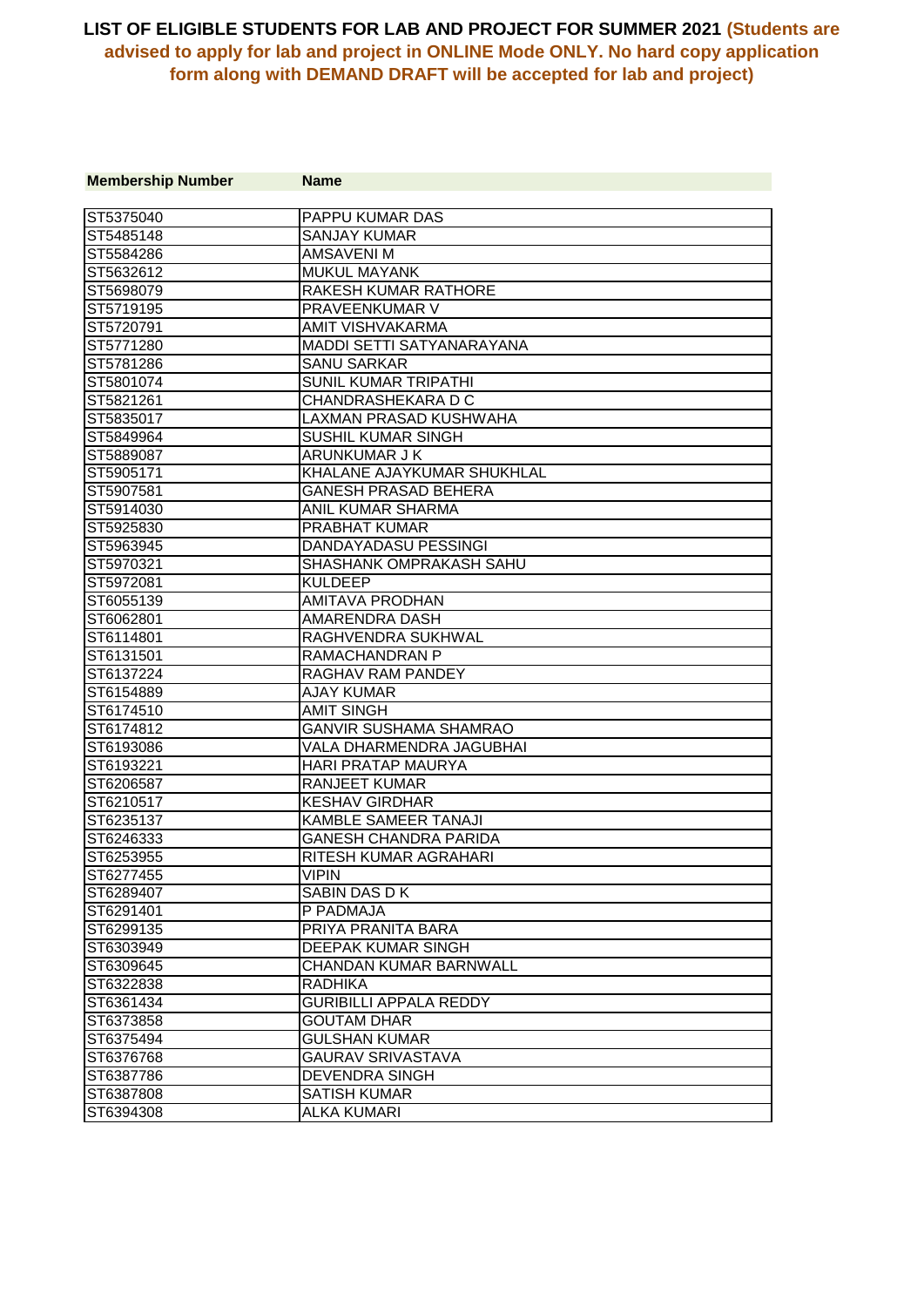| <b>Membership Number</b> | <b>Name</b>                  |
|--------------------------|------------------------------|
|                          |                              |
| ST6394901                | <b>JAGDISH SHARMA</b>        |
| ST6405652                | <b>MAITRI MANZARWAR</b>      |
| ST6407715                | <b>AJAY</b>                  |
| ST6422174                | <b>AMBIKA S</b>              |
| ST6425882                | PREMESH HAYARAN              |
| ST6428970                | <b>ABHISHEK KUMAR</b>        |
| ST6430061                | <b>MOYYA MONIKA LAKSHMI</b>  |
| ST6431777                | <b>THANGAM B</b>             |
| ST6439700                | <b>MANIKESWAR MANDAL</b>     |
| ST6443260                | SANGEETHA M                  |
| ST6466074                | RANJIT KUMAR SAHOO           |
| ST6475014                | SHEETAL KUMARI               |
| ST6488065                | KATKE RAJESH SHIVAJI         |
| ST6503980                | YUV RAJ SHARMA               |
| ST6507048                | SANTHANAKRISHNAN M           |
| ST6510375                | <b>ANKIT KUMAR</b>           |
| ST6520036                | <b>MAYUR DUBEY</b>           |
| ST6520702                | <b>KAJOL NAYAK</b>           |
| ST6524597                | NARBAT NIVAS RAMCHANDRA      |
| ST6545365                | SUDHANSHU BHUSHAN TIWARI     |
| ST6546434                | <b>AJAY KUMAR</b>            |
| ST6547384                | <b>ROHIT KUMAR</b>           |
| ST6560410                | SATHEESH KUMAR G             |
| ST6561921                | <b>PAWAN</b>                 |
| ST6577097                | <b>DARWIN JOSE Y</b>         |
| ST6578360                | DURGA DEVI V J               |
| ST6588994                | <b>VISHAL GAURAV</b>         |
| ST6590948                | <b>MANOJ KUMAR</b>           |
| ST6593459                | MOHD WASEEM RAZA             |
| ST6612380                | <b>SANDEEP KUMAR</b>         |
| ST6617846                | <b>RAJESH K</b>              |
| ST6619849                | JAGADISH VADDI               |
| ST6657236                | ALAGANANTHAN P               |
| ST6663902                | PUSHPENDRA KUMAR PATEL       |
| ST6670429                | <b>INDROJEET SARKAR</b>      |
| ST6671328                | <b>K SOJI</b>                |
| ST6677369                | <b>SHWETA SINHA</b>          |
| IST6679035               | CHINNATHAMBI SHARAVAN KUMAR  |
| ST6685405                | <b>ROHIT KUMAR</b>           |
| ST6694492                | <b>MAHENDRA KUMAR</b>        |
| ST6699761                | <b>AGAM PRASHAD CHOPRA</b>   |
| ST6700182                | <b>MALI MANOJ MASARABHAI</b> |
| ST6713705                | MADHUMALA KUMARI GUPTA       |
| ST6717085                | <b>RAJESH TRIPATHY</b>       |
| ST6720094                | <b>ASHISH KUMAR</b>          |
| ST6733587                | <b>BIJAY KUMAR SWAIN</b>     |
| ST6741925                | <b>NIVA</b>                  |
| ST6745356                | <b>AJAY SINGH PATEL</b>      |
| ST6762536                | PAWAN PANDEY                 |
| ST6776561                | <b>SWAPNALI BORAH</b>        |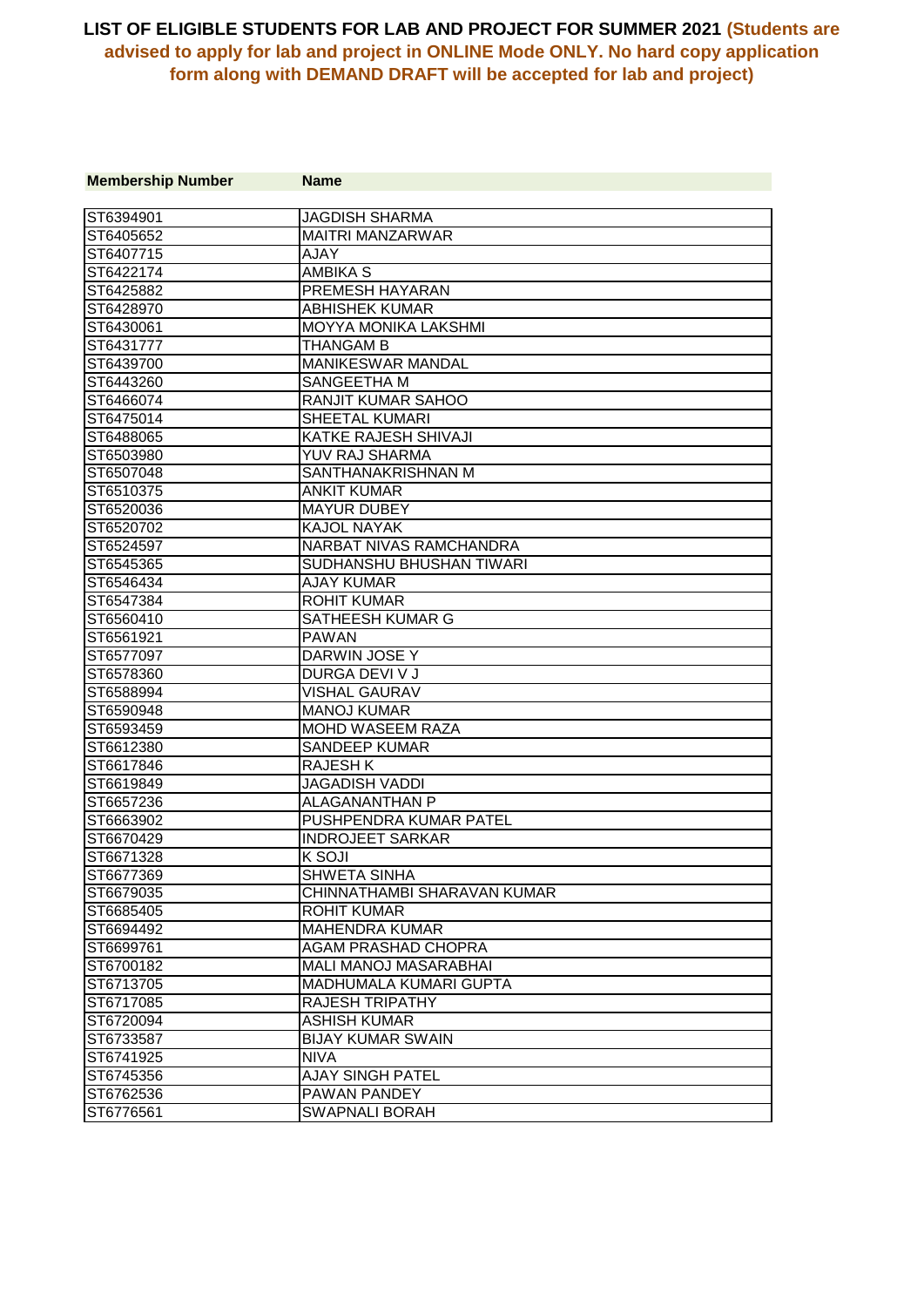| <b>Membership Number</b> | <b>Name</b>                    |
|--------------------------|--------------------------------|
|                          |                                |
| ST6783177                | RINKOO WADIYA                  |
| ST6785951                | PANKAJ KUMAR PAL               |
| ST6789515                | <b>ABHISHEK KUMAR</b>          |
| ST6796295                | PABBA HEMANTH                  |
| ST6796835                | <b>CHRISTY BEAULAH L</b>       |
| ST6803526                | NIVEDITA MISHRA                |
| ST6803836                | ARUNSANTHOSH G                 |
| ST6809877                | <b>DHARGAVE KOMENDRA YADAO</b> |
| ST6811014                | <b>LALIT KUMAR</b>             |
| ST6812215                | SUNDARIGARI NAVEEN             |
| ST6813831                | <b>SHAJU M</b>                 |
| ST6815656                | <b>MONIKA RANI</b>             |
| ST6818477                | <b>SAMIRAN ROY</b>             |
| ST6819848                | PINTU BEHERA                   |
| ST6823055                | <b>VIPIN SEMWAL</b>            |
| ST6825147                | <b>SARATH S</b>                |
| ST6826755                | <b>RAVI KUMAR</b>              |
| ST6831287                | <b>CHANDA TRIPATHI</b>         |
| ST6832399                | <b>SACHIN GUPTA</b>            |
| ST6840265                | PADMAVATHI K                   |
| ST6848589                | <b>VENKADESAPERUMAL S</b>      |
| ST6851946                | <b>BASWA SURENDRA</b>          |
| ST6854422                | NERELLA VIKAS TEJA             |
| ST6856050                | <b>MAHUA DAS</b>               |
| ST6861475                | <b>NAND BHANWAR</b>            |
| ST6871734                | <b>RAHUL SINGH</b>             |
| ST6874733                | <b>ABHISHESH MAURYA</b>        |
| ST6881462                | <b>PRAMOD KUMAR</b>            |
| ST6886413                | RAJESH KUMAR BHARTI            |
| ST6889285                | <b>TARUNDEEP VERMA</b>         |
| ST6896060                | <b>SUBODH KUMAR</b>            |
| ST6900696                | <b>CHANDER SHEKHAR BHATI</b>   |
| ST6905515                | DODDI NAGA VEERA SAI BABU      |
| ST6908972                | <b>SUMIT</b>                   |
| ST6910764                | <b>BANUPRIYA P</b>             |
| ST6911191                | <b>JAVED KHAN</b>              |
| ST6911760                | RAJNI BALA BHARTI              |
| ST6912392                | <b>SACHIN MISHRA</b>           |
| ST6913771                | RAHUL KUMAR DHUSIA             |
| ST6919370                | <b>JITENDRA SINGH JHALA</b>    |
| ST6924943                | <b>ACHINTA BORA</b>            |
| ST6930110                | <b>SUDIP MISTRY</b>            |
| ST6932660                | POONAM PRAJAPATI               |
| ST6934213                | PAL ALPESH KAILASH             |
| ST6939695                | <b>PALLAPOTHU SAI KRISHNA</b>  |
| ST6946556                | <b>BISWATAPA BORAL</b>         |
| ST6947175                | PUJA KUMARI SINGH              |
| ST6950944                | <b>AVINASH KUMAR</b>           |
| ST6951193                | <b>GOKUL R</b>                 |
| ST6963159                | <b>DEEPAK</b>                  |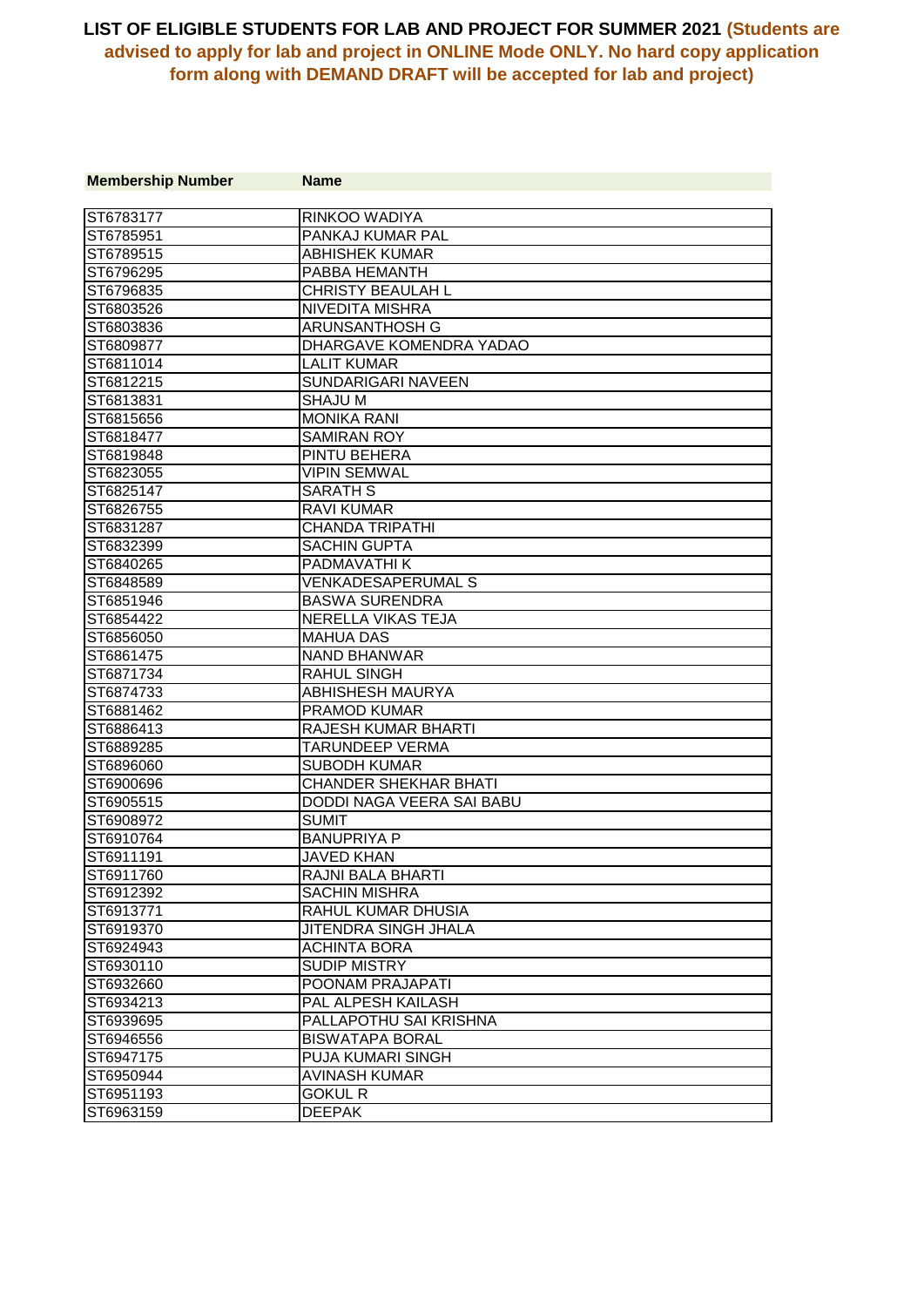| <b>Membership Number</b> | <b>Name</b>                       |
|--------------------------|-----------------------------------|
|                          |                                   |
| ST6973472                | <b>ARAVIND KUMAR</b>              |
| ST6976358                | SHIRORE SHUBHAM VILAS             |
| ST6978938                | <b>DEBASIS SAMANTA</b>            |
| ST6986715                | <b>VIVEK</b>                      |
| ST6988216                | SENTHIL MURUGAN M                 |
| ST7004546                | <b>PRADEEP KUMAR</b>              |
| ST7006859                | SAPTADIP DAS                      |
| ST7007669                | <b>ANGAD KUMAR</b>                |
| ST7008193                | DHOORAM AHIRWAR                   |
| ST7009211                | <b>LALITA KUMARI</b>              |
| ST7009300                | <b>ASHISH YADAV</b>               |
| ST7027252                | MANVENDRA MADHUKAR                |
| ST7035646                | <b>DEV KUMAR</b>                  |
| ST7035832                | SUNDARAMAHALINGAM M               |
| ST7040283                | <b>SUPRIYO CHATTERJEE</b>         |
| ST7040852                | AKOJU VENKATA CHANDRAVATHI        |
| ST7041026                | <b>SUNDAR LAL</b>                 |
| ST7045080                | <b>JAYAKUMAR S</b>                |
| ST7046745                | <b>SATYAM KUMAR</b>               |
| ST7053008                | <b>MANISH KUMAR SHARMA</b>        |
| ST7059057                | <b>BALAJIN</b>                    |
| ST7062880                | <b>INDUMATHIR</b>                 |
| ST7064344                | <b>ANNU KUMARI</b>                |
| ST7065391                | DEYYALA VIJAYA DURGA DEVI         |
| ST7065766                | <b>ARCHANA KUMARI</b>             |
| ST7067845                | PANDIRI VENUGOPAL                 |
| ST7069737                | <b>SUKHDEV</b>                    |
| ST7073483                | APOORV CHAUHAN                    |
| ST7075389                | <b>MILAN DALAI</b>                |
| ST7077012                | PRASANTA GHOSH                    |
| ST7077926                | PREETI PARASHAR                   |
| ST7081465                | <b>MARATHE RUSHIKESH RAVINDRA</b> |
| ST7083195                | <b>VISHAL SHEKHAR</b>             |
| ST7084795                | <b>POONAM</b>                     |
| ST7089452                | <b>RAJU RANJAN KUMAR</b>          |
| ST7095746                | <b>SANJAY YADAV</b>               |
| ST7096750                | BHEEMIREDDY NIKHIL KUMAR REDDY    |
| ST7097175                | <b>SUSHMITA BARANWAL</b>          |
| ST7099615                | SUSANTA KUMAR OJHA                |
| ST7099881                | <b>BARATAM MANIDEEP</b>           |
| ST7101282                | RAHANGDALE LOKESH ANILKUMAR       |
| ST7104370                | <b>ASHIQ ALI</b>                  |
| ST7107973                | <b>KAMAL SINGH</b>                |
| ST7113760                | <b>SOURAV SHARMA</b>              |
| ST7114309                | <b>GAGANDEEP RIAT</b>             |
| ST7117170                | SACHIN KUMAR SHARMA               |
| ST7120457                | <b>SOUMIK SAHA</b>                |
| ST7122344                | <b>GLOKESH</b>                    |
| ST7122395                | <b>G CHAITANYA KUMAR</b>          |
| ST7124436                | KAVALA BHAVANI SANKAR             |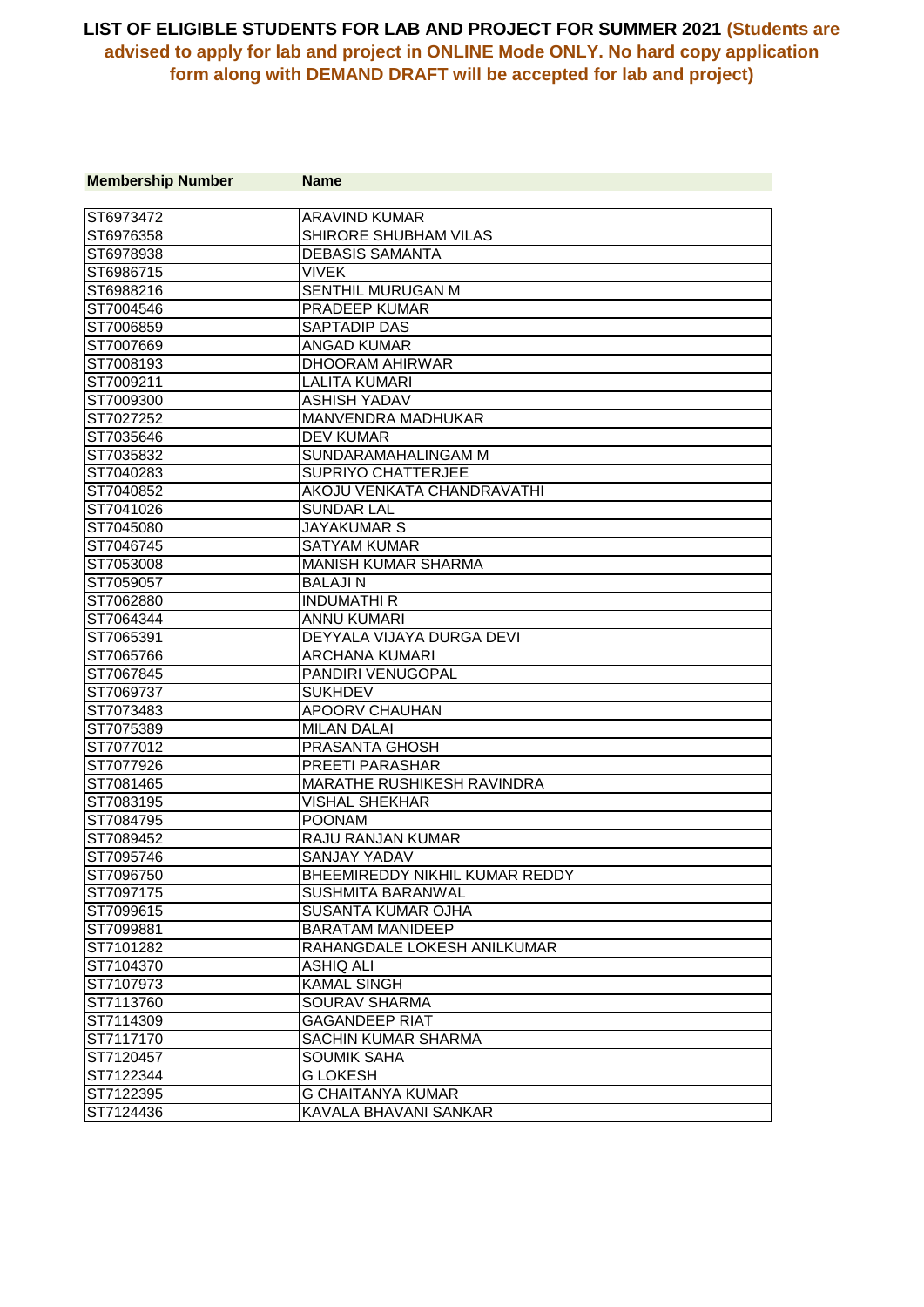| <b>Membership Number</b> | <b>Name</b>                 |
|--------------------------|-----------------------------|
| ST7124878                | THIRANTHAVALU RAGHAVENDRA   |
| ST7129875                | PRIYANKA KUMARI             |
| ST7129888                | VIBHA SHARMA                |
| ST7131882                | <b>SARVERNEER</b>           |
| ST7131890                | VINESH KUMAR                |
| ST7132080                | NUKERLA SATYA SURYA SUBHASH |
| ST7135085                | DIVYANI MAURYA              |
| ST7137708                | <b>SWETA SHASHI</b>         |
| ST7140628                | <b>INDRESH YADAV</b>        |
| ST7142507                | JITENDRA KUMAR              |
| ST7143422                | PASIKANTI LIKHITHA          |
| ST7144475                | <b>ANKIT KUMAR</b>          |
| ST7148890                | <b>MITHUN KUMAR</b>         |
| ST7151145                | <b>HARI OM SINGH</b>        |
| ST7153126                | DEBENDRANATH SAHOO          |
| IST7153649               | JOBY K G                    |
| ST7153959                | <b>PARDEEP</b>              |
| ST7156915                | MUTYALA UDAY KIRAN          |
| ST7163652                | <b>DORISHETTI ANITHA</b>    |
| ST7164020                | <b>PATLOLA NANDINI</b>      |
| ST7169618                | SARITA VARMA                |
| ST7175820                | <b>AMIT CHAUDHARY</b>       |
| ST7176231                | VIJAYAKUMAR K               |
| T-1640473                | <b>NIKKU SINGH</b>          |
| T-1654113                | AMIT SINGH RAWAT            |
| T-1656078                | SATHYA K                    |
| T-1679566                | SAURABH NAGESH              |
| T-1689812                | GANESH KUMAR MAHTO          |

#### **ELECTRONICS & COMMUNICATION ENGINEERING**

| ST3884695 | <b>VENKATESAN S</b>        |
|-----------|----------------------------|
| ST4281786 | BATULA SUJAYA LAXMI        |
| ST4519847 | <b>BENNY G</b>             |
| ST4769088 | <b>DEBASHISH SIKDAR</b>    |
| ST4866895 | NARENDRA KUMAR SINGH       |
| ST5176285 | SUBRATA KUMAR SAMANTA      |
| ST5335200 | <b>BISWAJYOTI MAZUMDAR</b> |
| ST5428535 | <b>SUCHITA GUPTA</b>       |
| ST5446975 | <b>BALAKRISHNAN V</b>      |
| ST5531625 | ARVIND CHAUHAN             |
| ST5553631 | <b>SUMAN DAS</b>           |
| ST5643053 | <b>VIKRAM SINGH</b>        |
| ST5648425 | <b>ANURADHA</b>            |
| ST5668900 | K AMBIKA                   |
| ST5722476 | VIMALRAJ A                 |
| ST5803565 | SANGEETA LAKRA             |
| ST5846361 | <b>PRATIBHA</b>            |
| ST5914472 | PATEL ASHOKKUMAR NAGINBHAI |
| ST6036029 | <b>PARDEEP KAPOOR</b>      |
| ST6051478 | <b>KRISHNA KUMAR SINGH</b> |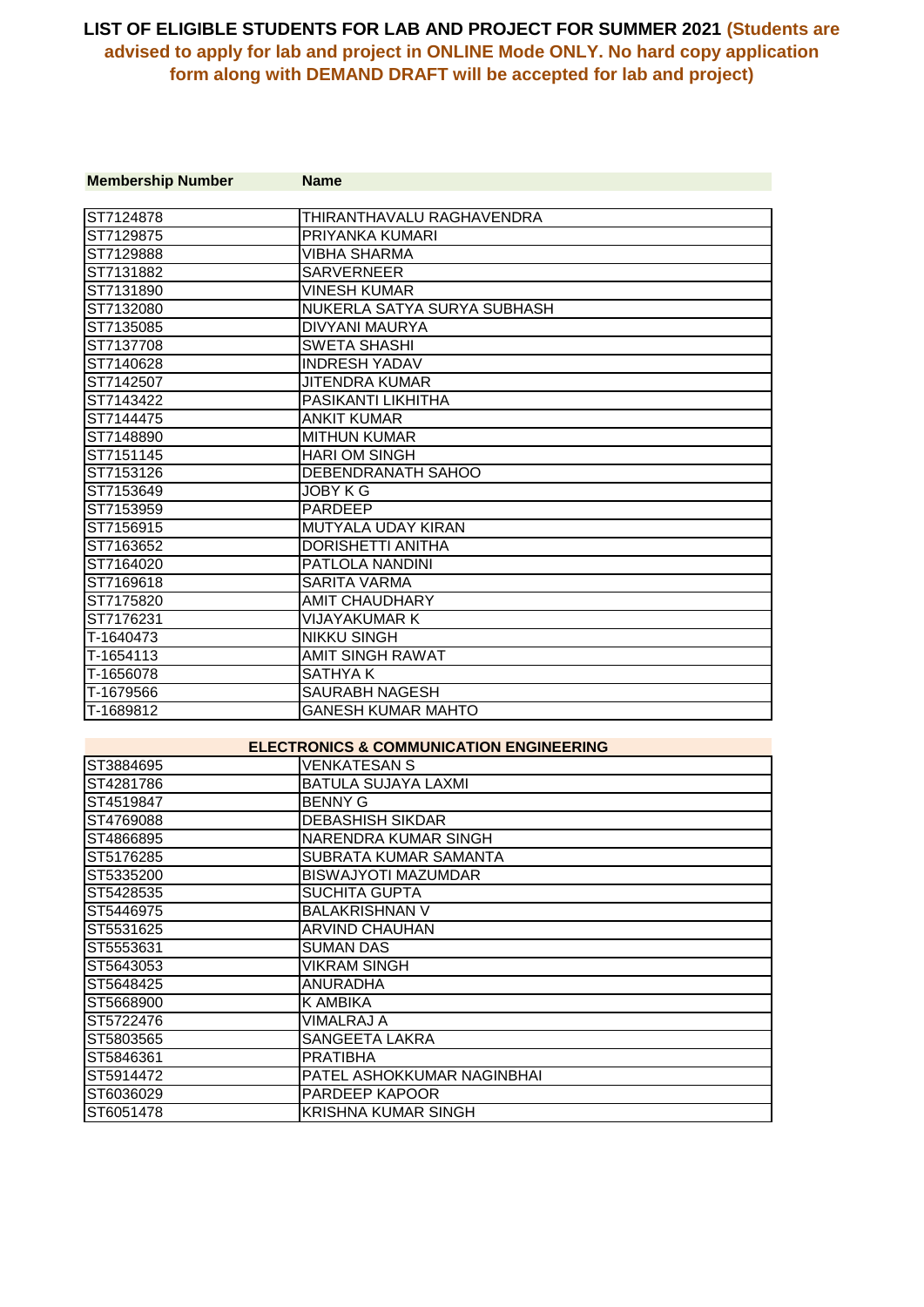| <b>Membership Number</b> | <b>Name</b>                          |
|--------------------------|--------------------------------------|
|                          |                                      |
| ST6057387                | <b>SUMANTA KUMAR SAHU</b>            |
| ST6063603                | VUTUKURI DINAKAR SUDHEER KUMAR       |
| ST6076241                | <b>VISHNU KANT TRIPATHI</b>          |
| ST6102811                | <b>DHALESHWARI</b>                   |
| ST6104377                | <b>KAVERI BHARTI</b>                 |
| ST6124866                | <b>VAISHALI SINGH</b>                |
| ST6132508                | <b>RANJAN KUMAR</b>                  |
| ST6165503                | <b>SHANKAR BABU D</b>                |
| ST6177943                | <b>MD SAQUIB MUSTAFA</b>             |
| ST6268264                | <b>ABHISHEK RAJ</b>                  |
| ST6348255                | ANIRUDH KUMAR SINHA                  |
| ST6372762                | <b>LALIT KUMAR MER</b>               |
| ST6395703                | <b>RISHIKESH S</b>                   |
| ST6405482                | <b>SHYAMNAND KUMAR</b>               |
| ST6466597                | <b>SARVESH KUMAR SINGH</b>           |
| ST6472835                | NAGALAKSHMI KANDE                    |
| ST6514155                | PROSENJIT DAS                        |
| ST6517191                | <b>SHIV SINGH</b>                    |
| ST6563819                | <b>NAVEEN</b>                        |
| ST6578018                | <b>VISHWAS DEEP VERMA</b>            |
| ST6581213                | ANKIT KUMAR SHRIVASTAVA              |
| ST6585472                | <b>B DELLI BASHA</b>                 |
| ST6613573                | P VIMALA                             |
| ST6623404                | <b>SOUMITA DAS</b>                   |
| ST6632845                | <b>AMIT KUMAR</b>                    |
| ST6668300                | <b>SANA FARHEEN</b>                  |
| ST6671107                | <b>VARTHA PRIYANKA</b>               |
| ST6672324                | <b>SUJAMOL C</b>                     |
| ST6690217                | <b>PRANAV KUMAR</b>                  |
| ST6692171                | PANDEY SHUBHAM JAYPRAKASH            |
| ST6697661                | <b>SONIKA</b>                        |
| ST6698137                | <b>ANANT BISHT</b>                   |
| ST6702924                | <b>KEMIDI PRAVEEN</b>                |
| ST6719983                | <b>SHARMA YASHPAL</b>                |
| ST6721953                | <b>ANKIT KUMAR</b>                   |
| ST6728214                | SMRUTHI <sub>C</sub>                 |
| ST6731415                | <b>BARDE POOJA DILIP</b>             |
| ST6752174                | USHA KUMARI SAH                      |
| ST6774011                | <b>GOLLA SAI LAKSHMI</b>             |
| ST6775603                | RAMRAJ DWIVEDI                       |
| ST6781476                | SHASHI NATH VERMA                    |
| ST6783800                | <b>GUDE TIRUMALA</b>                 |
| ST6784971                | <b>VIPIN KUMAR</b>                   |
| ST6790521                | <b>RENUKADEVI S</b>                  |
| ST6794608                | PALLAVI MISHRA                       |
| ST6794675                | <b>DANISH TYAGI</b>                  |
| ST6796120                | AKSHAY MANDAL                        |
| ST6806983                | <b>DEEPA SHARMA</b>                  |
| ST6858320                | <b>GOHIL PINALBEN MUKESHBHAI</b>     |
| ST6872579                | <b>BOLLOJU LAKSHMI NARASIMHA RAO</b> |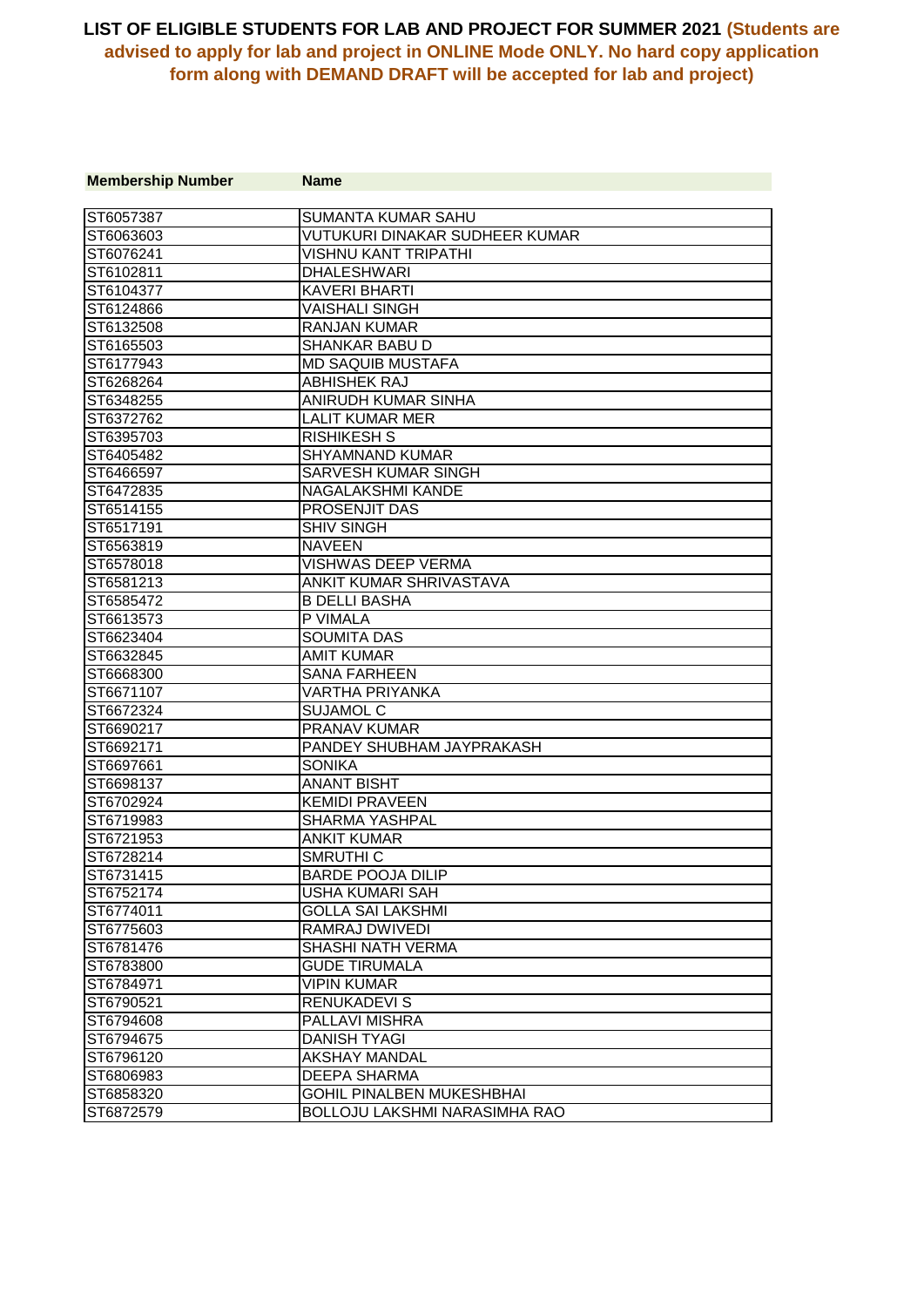| <b>Membership Number</b> | <b>Name</b>                    |
|--------------------------|--------------------------------|
| ST6876752                | <b>SUNNY MISHRA</b>            |
| ST6880164                | <b>SANTOSH BHANNARE</b>        |
| ST6889773                | <b>PRIYANKA SINGH</b>          |
| ST6893770                | <b>ASHOK KUMAR</b>             |
| ST6900955                | <b>KUNDAN SINGH</b>            |
| ST6902273                | <b>BHARAT KUMAR SWAIN</b>      |
| ST6906775                | <b>MOHIT KUMAR</b>             |
| ST6911515                | <b>SHIVANI</b>                 |
| ST6920794                | POOJA KUMARI SINGH             |
| ST6922673                | K BALA SUBRAHMANYESWARA GUPTHA |
| ST6923815                | <b>SHUBHAM DHIMAN</b>          |
| ST6925613                | <b>MONIKA DEVI</b>             |
| ST6931214                | <b>ABHINAV SARASWAT</b>        |
| ST6955652                | <b>LALSAHAB YADAV</b>          |
| ST6957310                | <b>ABHISHEK VERMA</b>          |
| ST6985255                | <b>LINGINENI GOPI SWAMI</b>    |
| ST6986108                | <b>KOTAGIRI RAMAKRISHNA</b>    |
| ST7005429                | ANANDU T R                     |
| ST7011771                | <b>AJAY KUMAR</b>              |
| ST7014517                | KOTHAPALLI AMBIKA RAMA TULASI  |
| ST7026574                | <b>ABDUL RAHIM</b>             |
| ST7031255                | <b>CHIRAG AWAL</b>             |
| ST7036138                | NAVNEET KUMAR PANDIT           |
| ST7054446                | <b>GANNEM NAVEEN</b>           |
| ST7054888                | POLANA NAGA SAI KIRAN          |
| ST7062139                | <b>TANVEER SINGH</b>           |
| ST7065413                | <b>PRIYANKA</b>                |
| ST7073225                | <b>DWARA SUMA</b>              |
| ST7080730                | <b>BHATTA LAVANYA</b>          |
| ST7083659                | <b>CHANDANI SINGH</b>          |
| ST7085376                | <b>ASIYA ZAHOOR</b>            |
| ST7088189                | <b>CHANDRESH KUMARI</b>        |
| ST7095991                | RAVINA DEVI                    |
| ST7098325                | <b>PUSHPAM KUMARI</b>          |
| ST7119564                | <b>RAVINDER</b>                |
| ST7126544                | <b>GITANJLI</b>                |
| ST7139654                | PALAPARTHI KALYAN KUMAR        |
| ST7146189                | DONTHU POOJITHA                |
| ST7152308                | <b>SILVERI DEEPIKA</b>         |
| ST7162869                | EDHULA ABHISHEK GOUD           |
| ST7169669                | <b>BHOLANATH DAN</b>           |

#### **MECHANICAL ENGINEERING**

| M-1626021 | ISIVAKUMAR T                 |
|-----------|------------------------------|
| M-1651765 | <b>GOPI KRISHNA K</b>        |
| ST1871787 | IK RAVI                      |
| ST2271481 | IMOHAMMAD MERAJUDDIN PERVAIZ |
| ST3329319 | IVISHAL PRABHAKAR RAWAL      |
| ST3903902 | IGOUTAM BOR                  |
| ST4346861 | IRANDHIR SINGH               |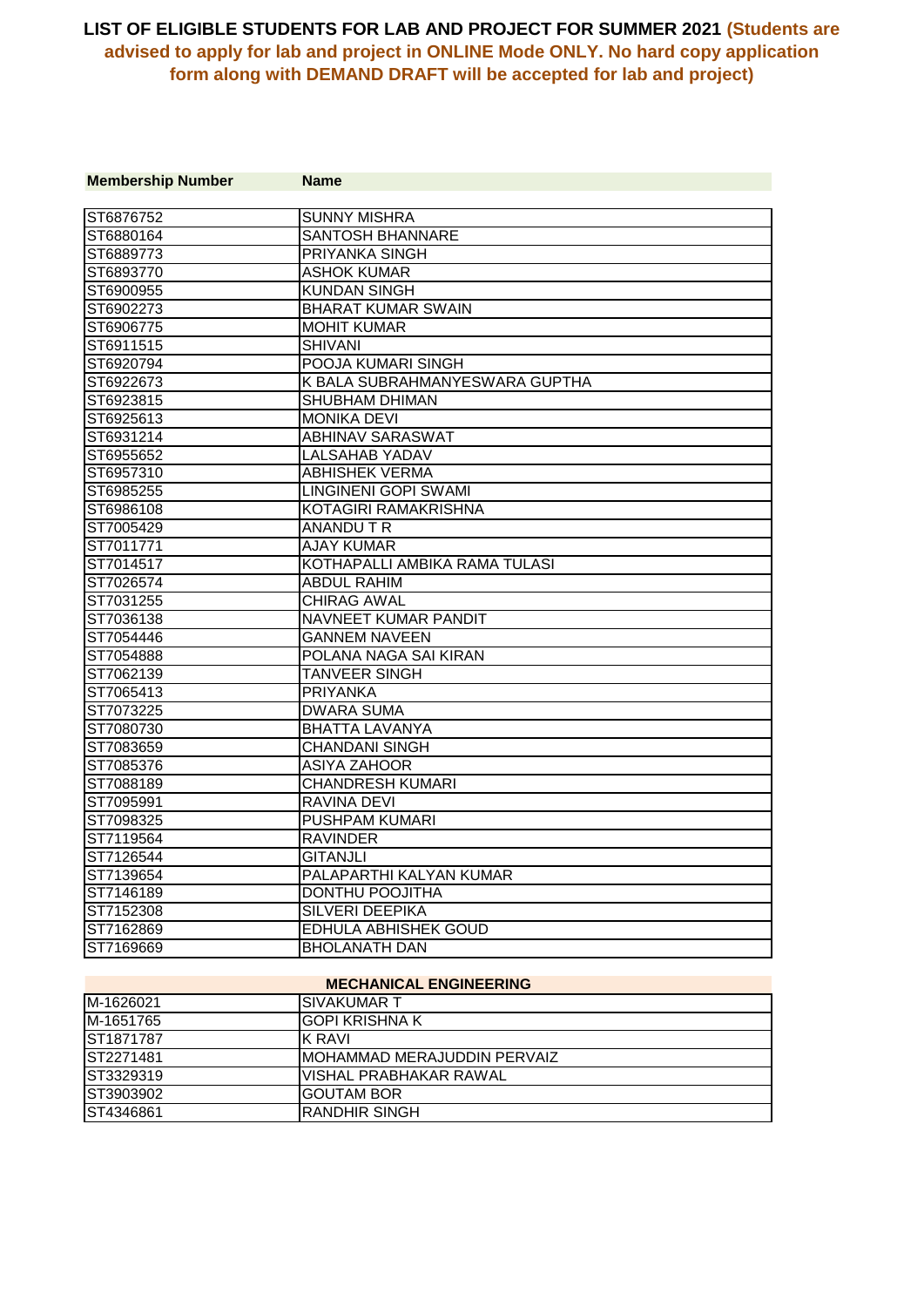| <b>Membership Number</b> | <b>Name</b>                      |
|--------------------------|----------------------------------|
| ST4388866                | <b>ARVIND KUMAR</b>              |
| ST4671339                | <b>MOHAMMED IMRAN</b>            |
| ST4729531                | SERVISETTI GEETHAKRISHNA         |
| ST4741701                | PRASAD LAHIRI                    |
| ST4751529                | SHAZIA TABASSUM                  |
| ST4815683                | <b>JEYA GANESH S</b>             |
| ST4857122                | DONGARE PURUSHOTTAM VISHNU       |
| ST4923060                | <b>BASANT KUMAR TYAGI</b>        |
| ST4990493                | <b>SEONATH PRASAD</b>            |
| ST4991058                | <b>SUJAY SARKAR</b>              |
| ST4998087                | <b>BHUJBAL SUSHANT PRABHAKAR</b> |
| ST5090437                | <b>RAJU KUMAR</b>                |
| ST5097016                | ARBIND KUMAR KAPOOR              |
| ST5110160                | <b>LALLAN CHAUDHARY</b>          |
| ST5143530                | <b>CHAITANYA SABAR</b>           |
| ST5155547                | <b>SANJOY DAS</b>                |
| ST5277499                | BAWANKAR KAMLESH PURUSHOTTAM     |
| ST5306170                | <b>KATHIRESANT</b>               |
| ST5327025                | <b>GAURAV KUMAR SINGH</b>        |
| ST5342975                | <b>VINOD</b>                     |
| ST5344420                | <b>AFTAB ALAM</b>                |
| ST5422162                | <b>TAPAS KUMAR NANDA</b>         |
| ST5425035                | <b>DHOBI HARSH ARVINDBHAI</b>    |
| ST5460560                | <b>SURENDER S MUNDEL</b>         |
| ST5468553                | <b>AADIL RASID</b>               |
| ST5522450                | <b>INGLE DEEPAK LAXMAN</b>       |
| ST5545698                | MEHAR ASHWINI GANGARAM           |
| ST5545892                | <b>DURGA NAND SAHU</b>           |
| ST5555448                | <b>KRISHNA NANDA</b>             |
| ST5563785                | PATIL TUKARAM UTTAM              |
| ST5564935                | <b>SANDEEP KUMAR</b>             |
| ST5573411                | <b>AMRIT LAL</b>                 |
| ST5583859                | UPENDRA KUMAR                    |
| ST5606581                | <b>SUNNY KUMAR</b>               |
| ST5628119                | <b>DIPANKAR DAS</b>              |
| ST5639102                | SACHIN MAINI                     |
| ST5674485                | <b>NITIN GUPTA</b>               |
| ST5707685                | <b>BAHADUR MEENA</b>             |
| ST5740008                | PEDDAPELLI MANOJKUMAR RAJBABU    |
| ST5744410                | <b>BHOLA</b>                     |
| ST5757275                | <b>PANKAJ</b>                    |
| ST5758403                | <b>GAUTAM SHARMA</b>             |
| ST5774727                | <b>PAWAN</b>                     |
| ST5800108                | <b>ALOKE RANA</b>                |
| ST5817183                | <b>ANKIT RANJAN</b>              |
| ST5817264                | <b>ROHIT KUMAR SINGH</b>         |
| ST5832166                | <b>BIJENDER KUMAR</b>            |
| ST5838989                | <b>VIKASH KUMAR</b>              |
| ST5839425                | <b>SHYAM PATHAK</b>              |
| ST5849492                | JAY PRAKASH PATEL                |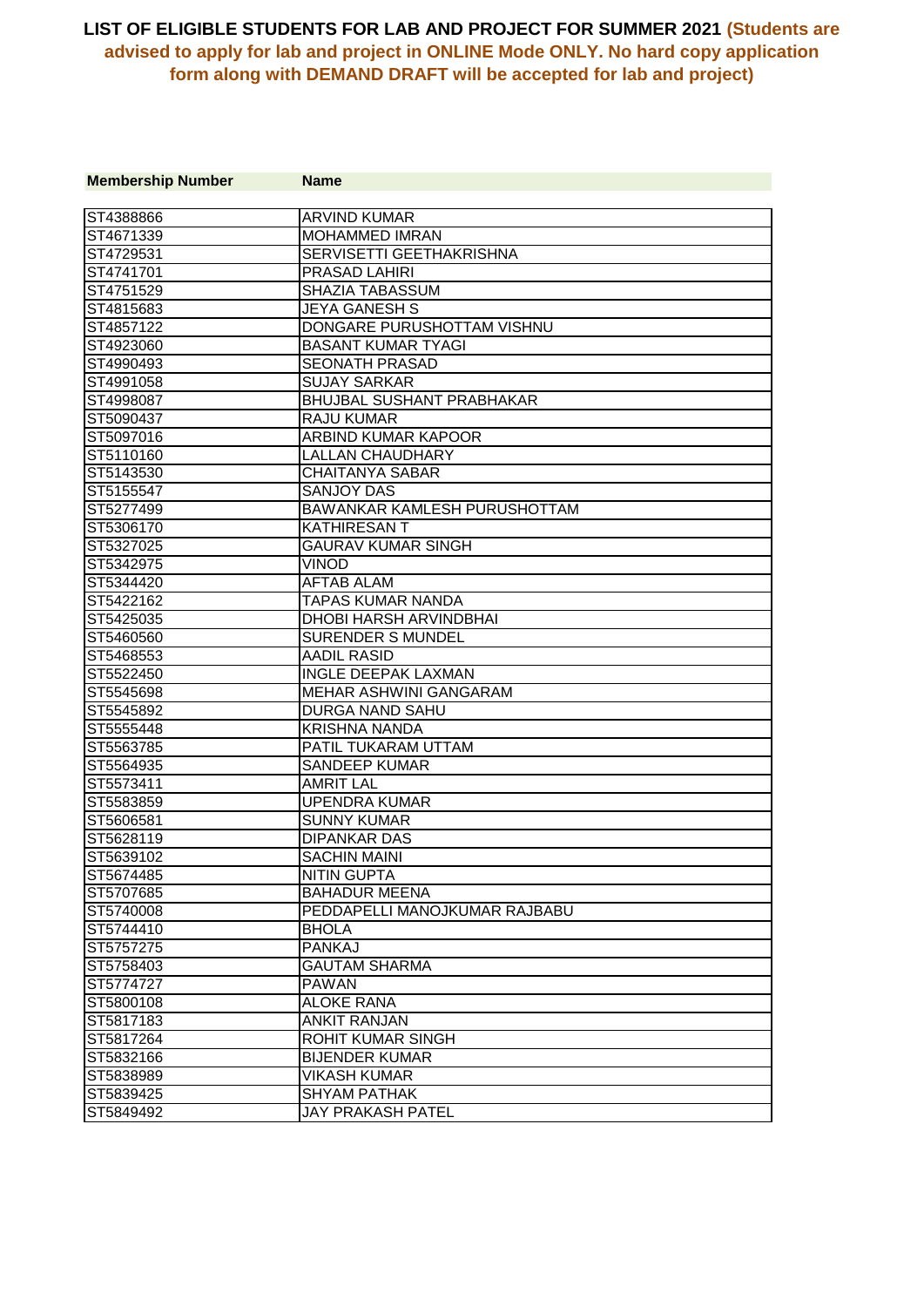| <b>Membership Number</b> | <b>Name</b>                        |
|--------------------------|------------------------------------|
|                          |                                    |
| ST5868292                | <b>ASHISH KATIYAR</b>              |
| ST5872605                | PARNAV KUMAR BISHNOI               |
| ST5890255                | <b>LOKESH KUMAR</b>                |
| ST5894919                | AKASH KUMAR PANDEY                 |
| ST5896660                | <b>KAMAL CHOULI</b>                |
| ST5930958                | CHUDASAMA KRUSHNADEVSINH KESHUBHAI |
| ST5932683                | SHAIKH RAMIZ RAJA                  |
| ST5936565                | <b>SUSHMITA SHAW</b>               |
| ST5960369                | RAVI KUMARA                        |
| ST5971700                | <b>NANDNI DEVI</b>                 |
| ST5989081                | <b>VIKAS P KADRE</b>               |
| ST6000288                | VIJAY ANAND G                      |
| ST6006421                | <b>ARUN KUMAR SINGH</b>            |
| ST6031620                | GURRAM CHANDRA                     |
| ST6050048                | <b>RAJENDRA SINGH</b>              |
| ST6055007                | MRINAL KANTI MAJUMDER              |
| ST6084368                | <b>AMIT PAIK</b>                   |
| ST6086336                | <b>NIRANJAN KUMAR SINGH</b>        |
| ST6090872                | SHASHIKANT MADHESHIYA              |
| ST6097494                | <b>AMBIKA SINGH</b>                |
| ST6110585                | <b>SANAT CHANDRA BASU</b>          |
| ST6110660                | <b>ARNAB KUMAR DAS</b>             |
| ST6111853                | <b>ASHWANI KUMAR</b>               |
| ST6120151                | <b>SHIVAM SHARMA</b>               |
| ST6120437                | CHOUDHARI BHUSHAN BHASKARRAO       |
| ST6129396                | <b>SAMEER KUMAR GHADAI</b>         |
| ST6133925                | <b>VISNUPRASAD K</b>               |
| ST6143666                | VIKAS PRASAD                       |
| ST6144935                | PRAKASH CHAND                      |
| ST6156237                | SUNIL KUMAR KOHALE                 |
| ST6157115                | <b>PRAKASH SINGH</b>               |
| ST6161702                | RAHUL KUMAR                        |
| ST6170450                | GOVINDA SINGH                      |
| ST6183501                | VARUN MAHABALESHWAR BHAT           |
| ST6195267                | <b>TAPAS SAU</b>                   |
| ST6223215                | TARUN UPADHYAY                     |
| ST6254905                | <b>SANTOSH PADHI</b>               |
| ST6265613                | VIVEK C                            |
| ST6294729                | PARVEEN GAUTAM                     |
| ST6302632                | VALAKE SHIRISH MARTAND             |
| ST6305208                | RAMSIHASAN YADAV                   |
| ST6306530                | TANVIR SINGH                       |
| ST6319799                | WASHIM KHAN                        |
| ST6328615                | <b>HRISHIKESH DUBEY</b>            |
| ST6331802                | <b>BRAHM VIKAS TIWARI</b>          |
| ST6336685                | <b>MANISH KUMAR BAGHEL</b>         |
| ST6338637                | <b>RAHUL PRASAD SAH</b>            |
| ST6342006                | <b>MARTIN P JAMES</b>              |
| ST6348500                | <b>RAHUL SAINI</b>                 |
| ST6349329                | <b>JITENDER</b>                    |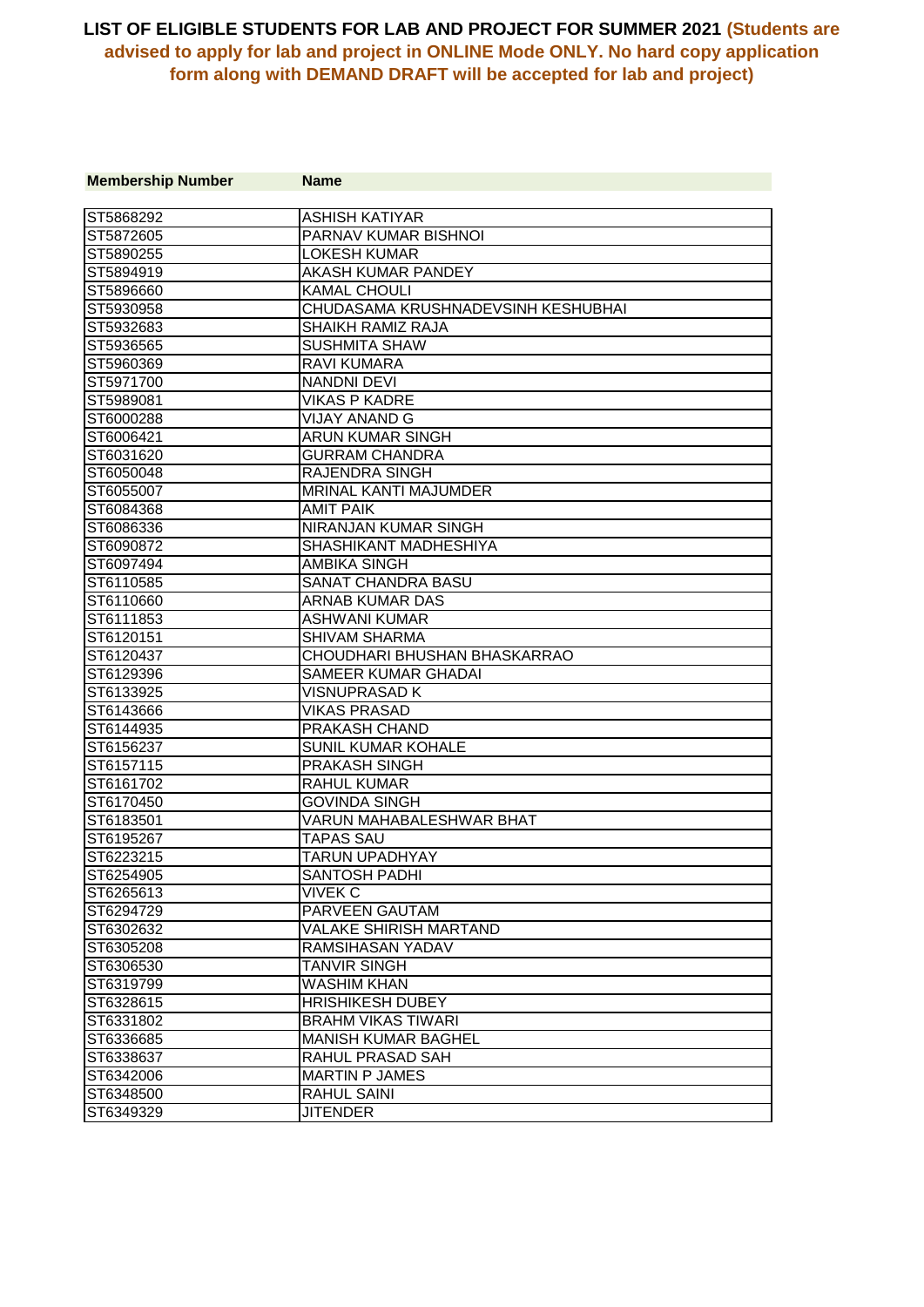| <b>Membership Number</b> | <b>Name</b>                      |
|--------------------------|----------------------------------|
|                          |                                  |
| ST6372444                | <b>HARIHAR KUMAR JHA</b>         |
| ST6381303                | <b>JASDEEP SINGH</b>             |
| ST6398443                | PATIL ASHWINI PRAMOD             |
| ST6403757                | <b>MANOJ KUMAR</b>               |
| ST6413523                | <b>SASMITA DAS</b>               |
| IST6416468               | RAGHVENDRA KUMAR DUBEY           |
| ST6417081                | RAHUL BADYAL                     |
| ST6425580                | PRIYANKA DEVI                    |
| ST6440008                | <b>SAVITA PATEL</b>              |
| ST6464926                | <b>BHOSALE RAHUL DNYANESHWAR</b> |
| ST6476428                | <b>MAHENDRA</b>                  |
| ST6486113                | <b>SMITA SINHA</b>               |
| ST6492857                | <b>DINESH</b>                    |
| ST6495665                | <b>SHWETA</b>                    |
| ST6502025                | <b>HARDISH KAUR</b>              |
| ST6502475                | SOHEL HUSEIN                     |
| ST6506195                | <b>VINEET KUMAR</b>              |
| ST6506769                | <b>PRADEEP KOTNALA</b>           |
| ST6510170                | BORHADE AJIT DADABHAU            |
| ST6510480                | <b>AMIT KUMAR SHARMA</b>         |
| ST6510561                | <b>SENTHIL KUMAR N</b>           |
| ST6524430                | YEDOTI SAMUEL                    |
| ST6525283                | <b>JAYPAL SINGH BISHT</b>        |
| ST6527499                | <b>SEBIN SEBASTIAN</b>           |
| ST6532581                | CHAUHAN DEVANG BIPINCHANDRA      |
| ST6536655                | <b>ROSHAN LAL</b>                |
| ST6537877                | <b>ADARSH</b>                    |
| ST6544407                | <b>GURVINDER SINGH</b>           |
| ST6548151                | <b>CHANDAN KUMAR</b>             |
| ST6562650                | <b>BODDU SRINUVAS</b>            |
| ST6562758                | <b>VIGHNESHA</b>                 |
| ST6565684                | SANDEEP KUMAR SAURAV             |
| ST6565757                | <b>VIKASH GUPTA</b>              |
| ST6567636                | <b>SANTOSH KUMAR</b>             |
| ST6571188                | <b>KUPPUSAMY K</b>               |
| ST6577623                | DINESH KUMAR YADAV               |
| ST6582546                | <b>SONU KUMAR</b>                |
| ST6598809                | <b>PREM PAL</b>                  |
| ST6600862                | <b>VAISHY RUPALI MAHESHKUMAR</b> |
| ST6610345                | SUBHAJIT BHATTACHARJEE           |
| ST6617307                | <b>VISHAL CHOUDHARY</b>          |
| ST6621606                | PANCHAL TUSHARKUMAR JAYANTIBHAI  |
| ST6623463                | <b>SUMAN DE</b>                  |
| ST6631156                | <b>SUBHASH CHAND</b>             |
| ST6639491                | <b>BHATT BHAUMIK PANKAJKUMAR</b> |
| ST6642441                | YADVENDRA PRASAD TIWARI          |
| ST6654644                | KONA PEDA APPALA NAIDU           |
| ST6654725                | CHETAN BHAGWAN KARANJKAR         |
| ST6658046                | <b>LOKESH KUMAR</b>              |
| ST6667584                | <b>KARTIK BATRA</b>              |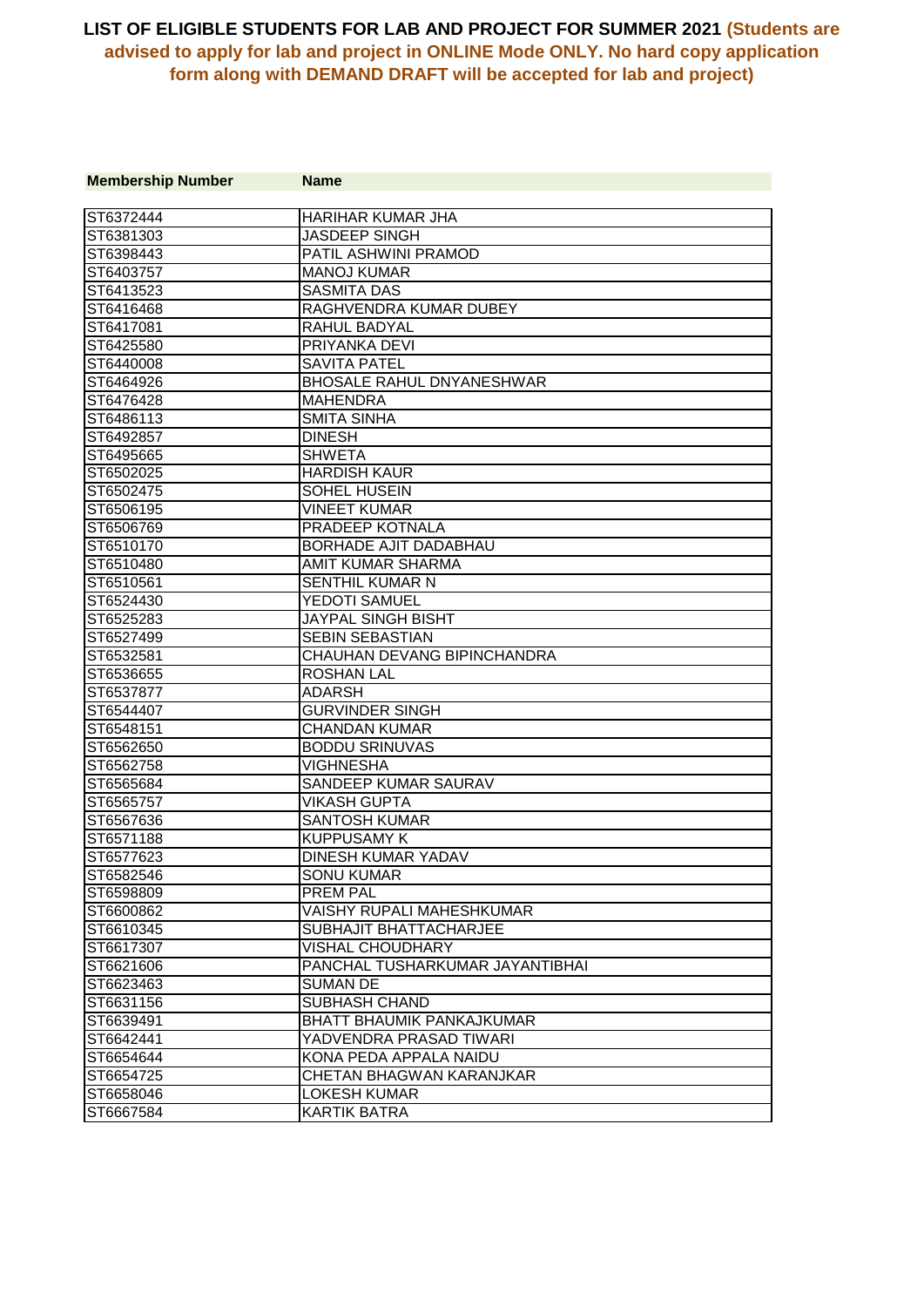| <b>Membership Number</b> | <b>Name</b>                      |
|--------------------------|----------------------------------|
|                          |                                  |
| ST6669250                | <b>AMIT KUMAR</b>                |
| ST6670976                | <b>RANVEER KUMAR SINGH</b>       |
| ST6672745                | <b>FAISAL QUAMOR</b>             |
| ST6694913                | <b>RAVI KAPOOR VERMA</b>         |
| ST6696487                | <b>PRADEEP KUMAR SINGH</b>       |
| ST6698080                | <b>MAYANK KASHYAP</b>            |
| ST6699044                | <b>DEVESH KUMAR</b>              |
| ST6701448                | ACHARYA KANAIYALAL MANHARLAL     |
| ST6705613                | <b>ASUTOSH KAR</b>               |
| ST6713217                | <b>VISHNU K VIJAYAN</b>          |
| ST6713438                | <b>VINAYAKA PA</b>               |
| ST6726122                | <b>MANDA RAJEEV</b>              |
| ST6727870                | <b>DHIRAJ KUMAR</b>              |
| ST6730413                | <b>RAJ TIWARY</b>                |
| ST6732327                | UDYALA HANUMANTHA REDDY          |
| ST6735318                | <b>SAIRAM S</b>                  |
| ST6737507                | NITTEN SALGOTRA                  |
| ST6738236                | <b>SATYAM GABA</b>               |
| ST6739860                | <b>SUBHASMITA PANDA</b>          |
| ST6741067                | <b>HARSH KUMAR</b>               |
| ST6741121                | <b>NIKHIL KUMAR</b>              |
| ST6742918                | <b>GURCHARN SINGH</b>            |
| ST6746905                | AASHISH NANDAN RAY               |
| ST6750244                | SHYAM BAHADUR YADAV              |
| ST6757915                | SHAHBAZ AKHTAR                   |
| ST6760894                | <b>PANKAJ PATIDAR</b>            |
| ST6760916                | <b>SANJEEV KUMAR</b>             |
| ST6766418                | <b>SHAH NIRAV KISHORKUMAR</b>    |
| ST6767260                | <b>HARISH</b>                    |
| ST6771667                | ANKITA KANWAR BHATI              |
| ST6774089                | KRISHNA PRASAD SHUKLA            |
| ST6783363                | <b>SACHIN AGGARWAL</b>           |
| ST6784904                | <b>MOHD JAVIR</b>                |
| ST6785035                | <b>RAJNEESH</b>                  |
| ST6786818                | <b>GOVIND KUMAR</b>              |
| ST6786907                | <b>M BALAJI</b>                  |
| ST6790297                | SHUBHAM UDIWAL                   |
| ST6796066                | SHASHI KANT NAYAK                |
| ST6796368                | <b>SANJAY KUMAR</b>              |
| ST6797577                | SHEIKH MOHMMAD IMRAN ABDUL YUSUF |
| ST6797798                | <b>AMAR VIBHUTI</b>              |
| ST6798603                | <b>KUMAR RAJESH</b>              |
| ST6799758                | <b>AKASH SINGH</b>               |
| ST6803399                | RAJANEESH KUMAR KASAUNDHAN       |
| ST6803925                | <b>MANISH MURARI</b>             |
| ST6805138                | <b>PRITY KUMARI</b>              |
| ST6805839                | PILLALA TARUN KUMAR              |
| ST6807696                | <b>RAVI KANT</b>                 |
| ST6811265                | DEVENDRA SURESH BARBAND          |
| ST6812487                | KOLLALA RAHUL KRISHNA            |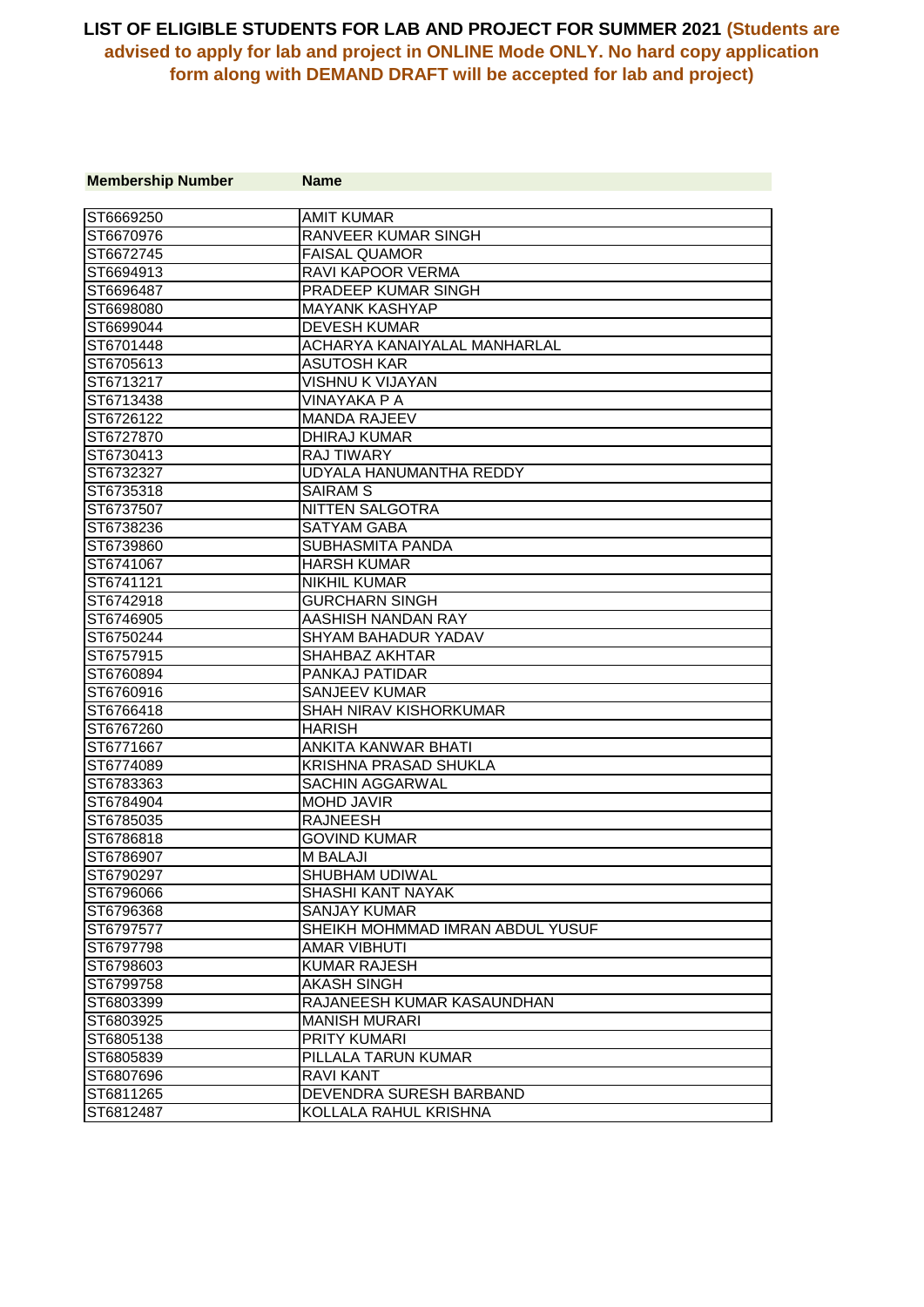| <b>Membership Number</b> | <b>Name</b>                    |
|--------------------------|--------------------------------|
| ST6814655                | PATHAK PAWANKUMAR CHANDRAMANI  |
| ST6820676                | PARAMANAND KUMAR               |
| ST6821966                | <b>BRIJESH KUMAR AGNIHOTRY</b> |
| ST6830590                | MITHILESH KUMAR PANDIT         |
| ST6831279                | SHIVANI CHAURASIA              |
| ST6831384                | RANJAN PRATIM BORA             |
| ST6831473                | <b>BHOSALE PRATIK RAJENDRA</b> |
| ST6833271                | YADAV VIKAS RAMJEET            |
| ST6835649                | <b>AJEET KUMAR</b>             |
| ST6842335                | JAYRAJ KUMAR MAURYA            |
| ST6847450                | <b>KUMAR SHIVAM</b>            |
| ST6852255                | VISHAL SHARMA                  |
| ST6853698                | VELLALA KRISHNA BHARADWAJA     |
| ST6855453                | JITENDRA KUMAR TOMER           |
| ST6855968                | <b>MANIKANDAN J</b>            |
| ST6857642                | PRABHU MANOHAR JAYANT          |
| ST6859742                | SABARISHWARAN T S              |
| ST6863885                | SHYAMSUNDAR DAS                |
| ST6868849                | <b>ARAVIND S</b>               |
| ST6872919                | SINGH ANOOP                    |
| ST6873419                | ARVIND KUMAR YADAV             |
| ST6873508                | <b>ATANU GHORUI</b>            |
| ST6874695                | <b>VATTI KRISHNA VAMSI</b>     |
| ST6875756                | <b>KHAERA BUDULA</b>           |
| ST6875829                | <b>SHENNAPPAN G</b>            |
| ST6876485                | <b>ANJANI KUMAR SINGH</b>      |
| ST6877155                | <b>SUMIT RAJ</b>               |
| ST6878054                | <b>OLI ARCHANA</b>             |
| ST6880445                | <b>HAPPY PANCHAL</b>           |
| ST6881063                | SHIVAM PRATAP RAO              |
| ST6883430                | TALHA KHAN                     |
| ST6887045                | <b>SHIVAM SHARMA</b>           |
| ST6890267                | HARENDRA KUMAR MURMU           |
| ST6891344                | <b>SHUBHAM</b>                 |
| ST6897032                | <b>SUDIP DAS</b>               |
| ST6900734                | <b>NEETA BISHT</b>             |
| ST6901021                | <b>GHULAM MUSTAFA</b>          |
| ST6901757                | SACHIN KUMAR MANDAL            |
| ST6901795                | PRADEEP KUMAR                  |
| ST6902672                | <b>VISHNU CHOUDHARY</b>        |
| ST6903229                | <b>APHSAR KHAN</b>             |
| ST6903318                | <b>CHANCHAL KANWAR</b>         |
| ST6903628                | NAYAN KAMAL DEY                |
| ST6907097                | RAJA BABU                      |
| ST6908145                | <b>AKSHAY KUMAR</b>            |
| ST6914069                | DASARI NAGA SAI                |
| ST6921855                | <b>MANISH KUMAR MISHRA</b>     |
| ST6922754                | <b>KARDAR</b>                  |
| ST6924552                | <b>AMAN BHADAURIYA</b>         |
| ST6925451                | <b>DEEPAK KUMAR</b>            |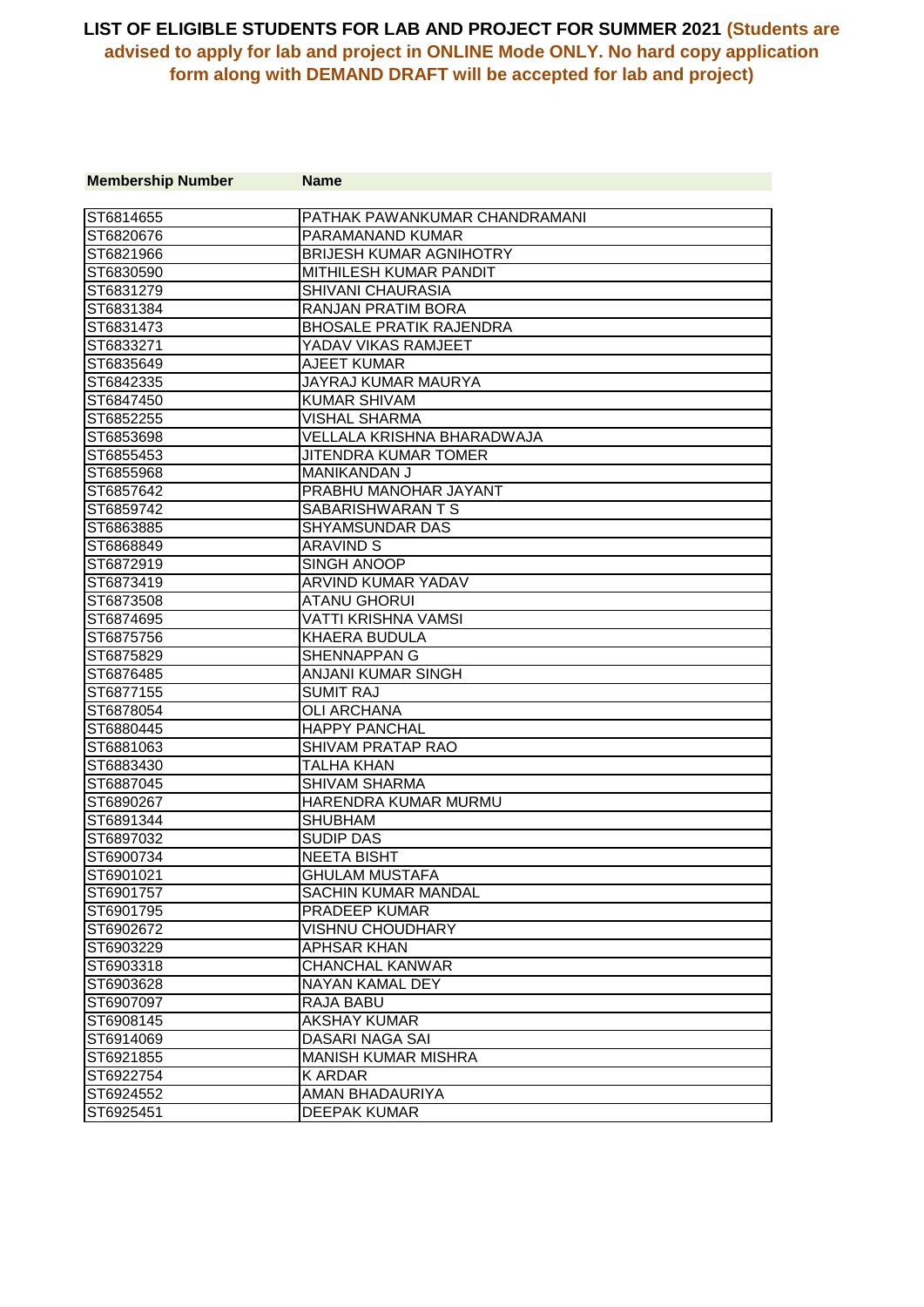| <b>Membership Number</b> | <b>Name</b>                           |
|--------------------------|---------------------------------------|
|                          |                                       |
| ST6928507                | <b>NIVETHA G</b>                      |
| ST6929155                | <b>KRISHNA DEV KUMAR</b>              |
| ST6929325                | MEDHEKAR OMKAR PRAKASH                |
| ST6931397                | SHEIK FIYAZ S I                       |
| ST6933314                | SOUJANYA Y K                          |
| ST6933985                | <b>ANISH KUMAR</b>                    |
| ST6934574                | <b>AMIT PARSHAD</b>                   |
| ST6937315                | <b>BASANT KUMAR</b>                   |
| ST6937638                | SATHYA MOORTHI M                      |
| ST6938162                | <b>GULAFSHA YASMIN</b>                |
| ST6943301                | PANKAJ KUMAR                          |
| ST6946947                | PATEL NIMESH ANILBHAI                 |
| ST6948265                | <b>HANEESH H</b>                      |
| ST6950472                | <b>KARANDEEP SINGH</b>                |
| ST6951355                | <b>SATISH KUMAR</b>                   |
| ST6952955                | <b>GNANAMGARI VIJAY KUMAR</b>         |
| ST6955180                | <b>AMIT KUMAR</b>                     |
| ST6960818                | <b>DIVYA PATSARIYA</b>                |
| ST6965070                | <b>SUMIT KUMAR SINGH</b>              |
| ST6968320                | <b>MATHUR PRASHANT KUMAR SURAJPAL</b> |
| ST6970465                | PATEL NISARG KUMAR MIHIR              |
| ST6980177                | <b>MANISH KUMAR</b>                   |
| ST6980274                | <b>JITENDER KUMAR</b>                 |
| ST6990393                | YOGESH CHAUHAN                        |
| ST6992995                | SANJAY KUMAR JOSHI                    |
| ST6994534                | <b>SAMEER SEN SHARMA</b>              |
| ST7000044                | RAJESHWARI H V                        |
| ST7007170                | KUNA GANESH BABU                      |
| ST7008231                | <b>AMIT KUMAR</b>                     |
| ST7013812                | AKASH KUMAR SHARMA                    |
| ST7019357                | <b>AMAN SAYEED</b>                    |
| ST7021548                | GAWANDE LALIT BHUJANGRAO              |
| ST7021637                | <b>ARUN KUMAR</b>                     |
| ST7023265                | <b>BIRJU RAVI TUDU</b>                |
| ST7024024                | <b>BABUDE JAFER MEHBOOB</b>           |
| ST7025322                | SUMIT KUMAR JHA                       |
| ST7027422                | <b>SUMIT KUMAR PAUL</b>               |
| ST7030016                | <b>GOWTHAM B</b>                      |
| ST7031632                | PARAS MATHPAL                         |
| ST7031802                | <b>KIRAN DUTTA</b>                    |
| ST7032302                | <b>ADARSH YADAV</b>                   |
| ST7034046                | <b>ARPAN HUI</b>                      |
| ST7037754                | CHINTA NAGA SAI MAHESH                |
| ST7039205                | <b>UPENDRA SINGH</b>                  |
| ST7040542                | <b>SUNIL KUMAR</b>                    |
| ST7040550                | <b>GOVIND SINGH</b>                   |
| ST7040771                | <b>KAISH ANSARI</b>                   |
| ST7041336                | DONTALA VARMA                         |
| ST7041360                | <b>ARPITA CHANDRA</b>                 |
| ST7041387                | <b>ICHALKARANJE PRAVIN ARUN</b>       |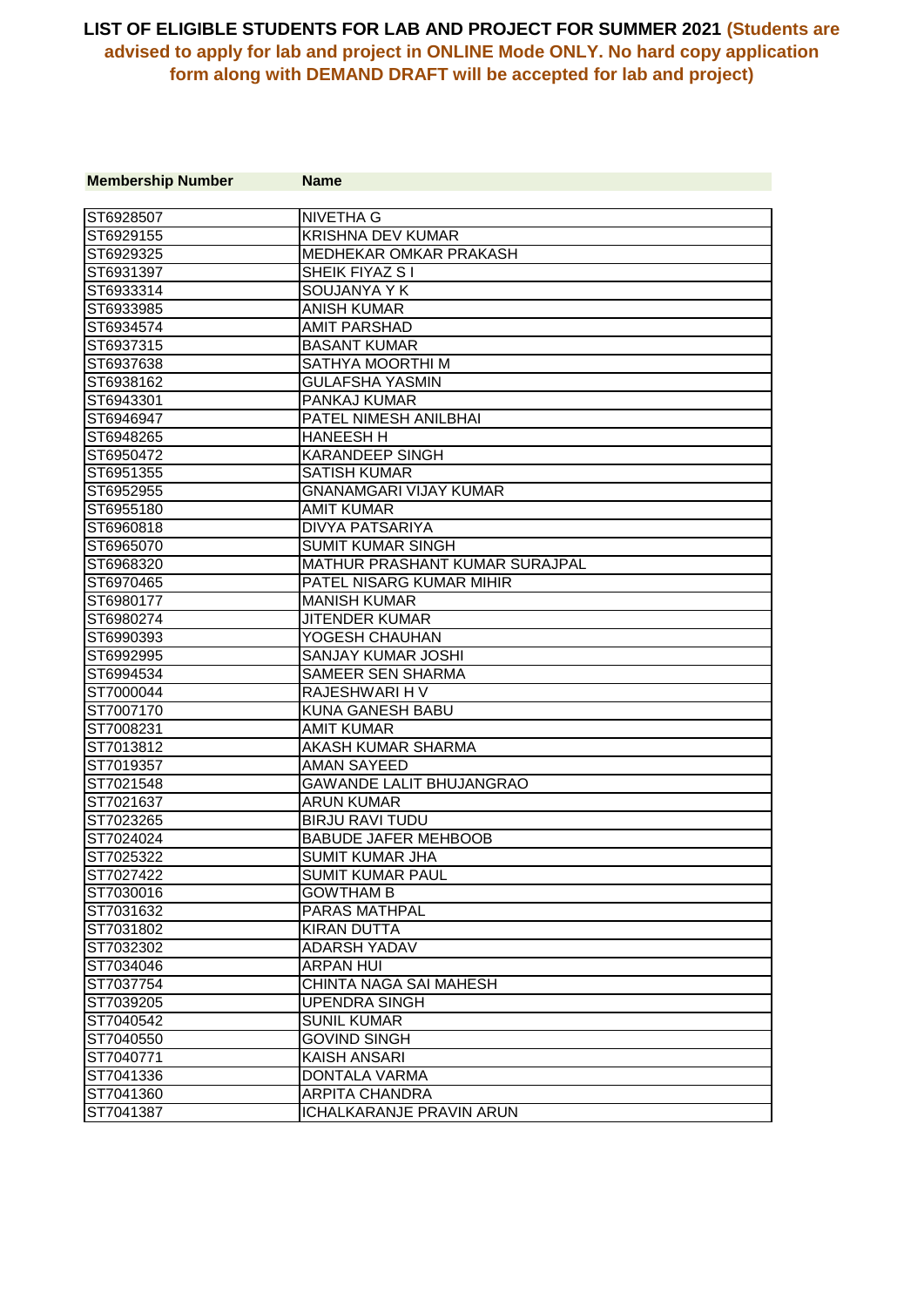| <b>Membership Number</b> | <b>Name</b>                           |
|--------------------------|---------------------------------------|
|                          |                                       |
| ST7044793                | <b>YUVARAJ S</b>                      |
| ST7045471                | SUDARSHAN DABRAL                      |
| ST7047016                | <b>RAMAL LAL</b>                      |
| ST7048217                | <b>VIVEK</b>                          |
| ST7048255                | <b>PANKAJ SHARMA</b>                  |
| ST7049132                | DALWADI KARTIK NITINBHAI              |
| ST7050955                | <b>BITTU RAJA</b>                     |
| ST7051080                | <b>SAMIR KUMAR GERU</b>               |
| ST7053563                | <b>RAJAT GARG</b>                     |
| ST7053636                | <b>MAYANK TIWARI</b>                  |
| ST7053830                | <b>HASANPREET SINGH</b>               |
| ST7053903                | <b>VIDYA PRASAD</b>                   |
| ST7060020                | <b>VIKRAM KUMAR KUSHWAHA</b>          |
| ST7060799                | <b>RAJU KUMAR</b>                     |
| ST7062481                | SIVANESA SELVAM T                     |
| ST7063801                | TORATI VEERA PADMA RAO                |
| ST7064646                | ZADE NANDKISHOR SANJAY                |
| ST7064875                | AJAY KUMAR GUPTA                      |
| ST7067602                | <b>MANOJ KUMAR YADAV</b>              |
| ST7068323                | <b>SHUBHAM TOMER</b>                  |
| ST7069729                | <b>MANOJ KUMAR</b>                    |
| ST7071278                | <b>SNEHA KUMARI</b>                   |
| ST7072371                | <b>ABHISHEK KUMAR</b>                 |
| ST7074242                | DODDI KALI VENKATA SURYA VARAHA MOHAN |
| ST7074943                | TIRUMALA SAI KUMAR NEBARTHI           |
| ST7076202                | <b>KARUPPASAMY G</b>                  |
| ST7076598                | <b>EMANDI HEMANTH KUMAR</b>           |
| ST7076954                | <b>SAURABH KUMAR</b>                  |
| ST7079708                | <b>PRAVEENT V</b>                     |
| ST7080439                | NARENDRA NATH RAKSHIT                 |
| ST7081141                | TIWARI ABHINAV MANOJKUMAR             |
| ST7081508                | <b>BHOSALE KRISHNA BALU</b>           |
| ST7082075                | <b>DHANASEKAR K</b>                   |
| ST7084191                | <b>SIVAKUMAR S</b>                    |
| ST7085449                | RAHUL SINGH RAWAT                     |
| ST7086291                | <b>ABDULLAH ANSARI</b>                |
| ST7088014                | <b>AFSAL MAVADIGOTHI</b>              |
| ST7091481                | <b>DEEPAK</b>                         |
| ST7091716                | WAGHMARE SWAPNIL SURESH               |
| ST7094839                | JITENDRA KUMAR GUPTA                  |
| ST7100820                | SHAIKH MOHD KASHIF WASIMUL ABDEN      |
| ST7103676                | <b>VINOD PRASAD YADAV</b>             |
| ST7107086                | NITIN CHAUHAN                         |
| ST7108287                | CHANDRASHEKHAR AZAD                   |
| ST7109860                | <b>VIKAS PATEL</b>                    |
| ST7111431                | <b>DINESH KUMAR</b>                   |
| ST7113051                | <b>DUSHYANT KUMAR SHARMA</b>          |
| ST7113086                | <b>VISHAL SHARMA</b>                  |
| ST7113647                | <b>RAKESH SHARMA</b>                  |
| ST7114678                | REWATKAR RUSHIKESH RAMESHRAO          |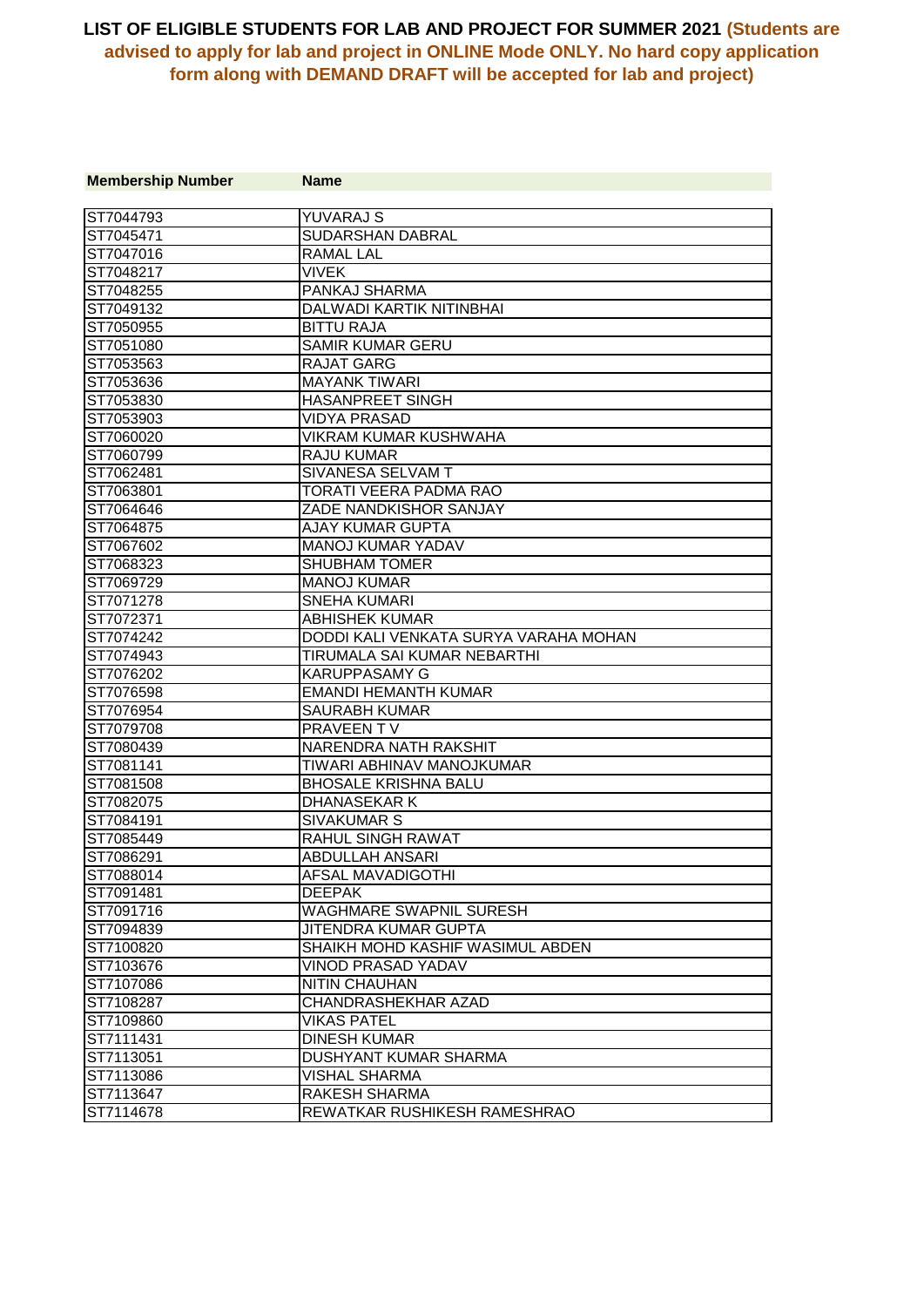| <b>Membership Number</b> | <b>Name</b>                    |
|--------------------------|--------------------------------|
|                          |                                |
| ST7116964                | PURANJAYA BISOYEE              |
| ST7117863                | <b>MOHIT KASHYAP</b>           |
| ST7118371                | SOUBHIK KARMAKAR               |
| ST7118398                | <b>SAYAN DEY</b>               |
| ST7120406                | <b>ABHISHEK KUMAR</b>          |
| ST7122018                | <b>SUBRATA MITRA</b>           |
| ST7122557                | <b>SHRADDHANJALI</b>           |
| ST7122743                | SAHIL KAMBOJ                   |
| ST7122765                | <b>MOHIT KUMAR</b>             |
| ST7123545                | <b>ANKUSH</b>                  |
| ST7124746                | PRATEEK KARNWAL                |
| ST7125535                | <b>ALOK TRIPATHI</b>           |
| ST7126439                | <b>KAPIL</b>                   |
| ST7127427                | SATYENDRA KUMAR                |
| ST7128466                | POOJA YADAV                    |
| ST7131688                | CHAUDHARY GAUTAM PRABHAKARBHAI |
| ST7133036                | PEDDADA PAVANDURGAPRASAD       |
| ST7133775                | <b>RAJAT ALKARI</b>            |
| ST7138054                | <b>SURBHI SINGH</b>            |
| ST7138909                | PILLA PAVAN VENKATA SAI        |
| ST7138976                | <b>ASHISH KUMAR</b>            |
| ST7139123                | <b>KADAVALA GANESH</b>         |
| ST7139220                | PANIGRAHI SAI PRAKASH          |
| ST7139719                | SHAIK BASHEER RUDDIN           |
| ST7140202                | <b>PRATYUSH KUMAR</b>          |
| ST7140288                | <b>BIJILI SRIKANTH</b>         |
| ST7143295                | <b>WASI UDDIN</b>              |
| ST7143511                | <b>MD NISHAT QUAMAR</b>        |
| ST7143600                | <b>MUKESH KUMAR</b>            |
| ST7144194                | MANDALANENI SRI SAI KALYAN     |
| ST7144887                | <b>MADHU KUMARI</b>            |
| ST7145409                | DIPANKAR DUTTA                 |
| ST7148055                | <b>VIKASH RAJ</b>              |
| ST7148289                | JITENDER KUMAR VERMA           |
| ST7148599                | KAREDLA RAVI SHANKAR           |
| ST7151018                | KOMMANAPALLI JAGADESH          |
| ST7151549                | RAVULA DEVARAJ SAI KUMAR       |
| ST7154815                | <b>KARTHIKA T</b>              |
| ST7155412                | DHAMOTHARAN R                  |
| ST7156737                | PANCHAL VATSAL NARENDRA        |
| ST7156850                | JAIN ADISHKUMAR ARVINDBHAI     |
| ST7156958                | PAVAN KUMAR                    |
| ST7157237                | <b>SAURABH SINGH</b>           |
| ST7158128                | <b>GEDAM VATANKUMAR RAJU</b>   |
| ST7163393                | <b>RANJITHKUMAR R</b>          |
| ST7163946                | SANJAY YADAV                   |
| ST7167348                | ABHAY KUMAR RAY                |
| ST7169391                | AKANCHA KUMARI                 |
| ST7170756                | <b>MAYANK BELWAL</b>           |
| ST7172007                | <b>SANDEEP KUMAR OJHA</b>      |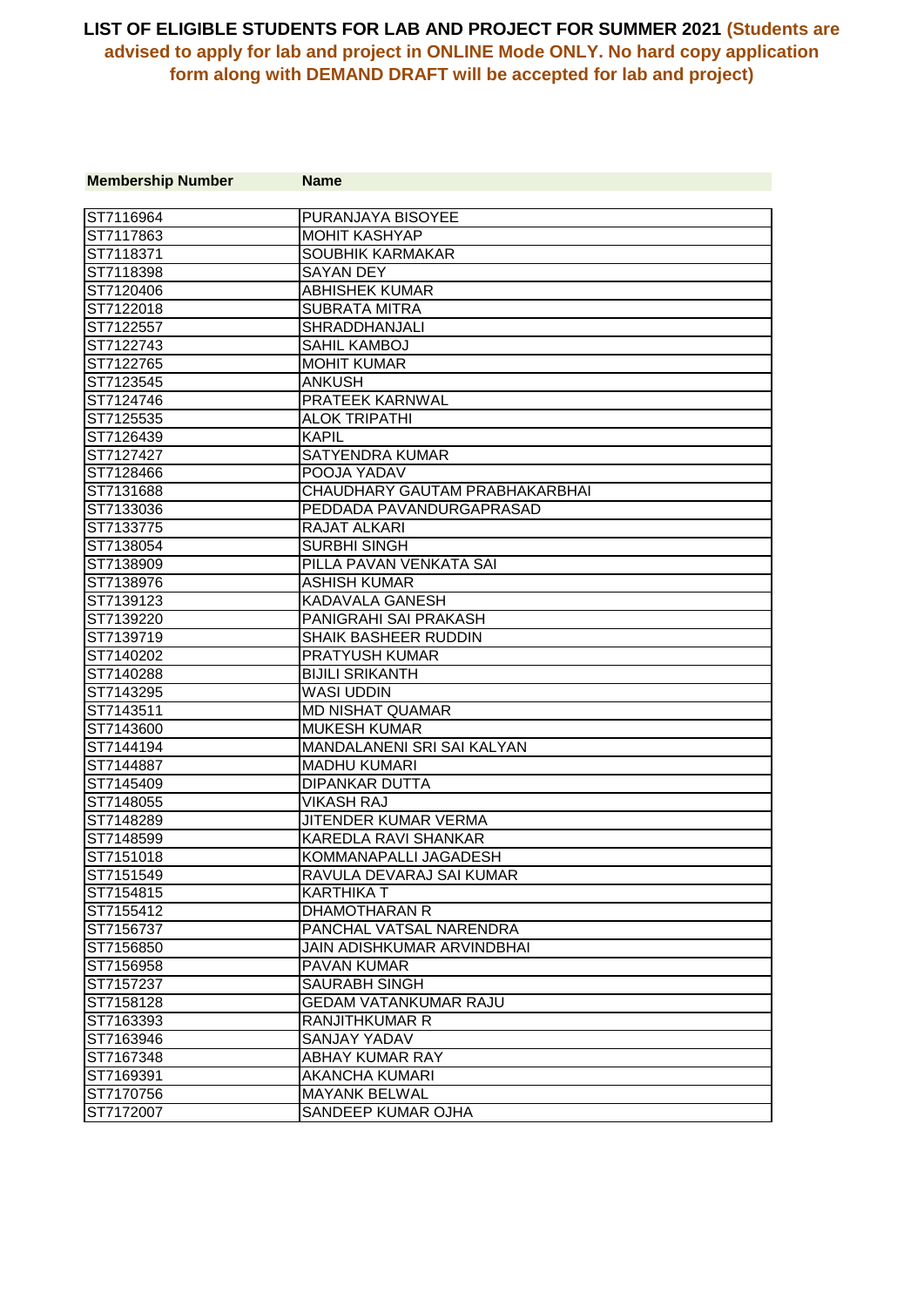| <b>Membership Number</b> | <b>Name</b>             |
|--------------------------|-------------------------|
|                          |                         |
| ST7173070                | <b>ABHISHEK KUMAR</b>   |
| ST7177475                | <b>SHOEB ANSARI</b>     |
| T-1375850                | <b>SURENDRA</b>         |
| T-1429624                | <b>SWARUP KUMAR DAS</b> |
| T-1430959                | RANDHIR KUMAR SINGH     |
| IT-1532980               | ANCHAL KUMAR JHA        |
| T-1606785                | <b>REETA GOPE</b>       |
| T-1684454                | <b>MAYANK PANDEY</b>    |
| T-1691375                | DEEPAK KUMAR SINGH      |
| T-1696959                | NISHA KUMARI            |

#### **MATERIALS & METALLURGICAL ENGINEERING**

| ST5903395 | BHONGADE PRAFULL PRALHADRAO          |
|-----------|--------------------------------------|
| ST6091356 | DODDI JANARDHAN                      |
| ST6202301 | SIVARAMA KRISHNA GANDRETI            |
| ST6759144 | <b>DIPAK KUMAR PADHIARY</b>          |
| ST6771918 | SAMBANGI SANDEEP                     |
| ST6789116 | DAYANAND KUMAR YADAV                 |
| ST6811634 | <b>BAIS PRIYADARSHINI SUNILSINGH</b> |
| ST6917114 | ABHISHEK ABHILASHA                   |
| ST6920867 | JAYANT KUMAR HIMANSHU                |
| ST6955164 | SHAIKH SABEER IMTIHAJAHMAD           |
| ST7024938 | DHUMALE SATYANARAYAN LAXMAN          |
| ST7082687 | NANDESH KUMAR SINGH                  |
| ST7140105 | ABHINANDAN SHARMA                    |

#### **MINING ENGINEERING**

| AM1400889  | <b>GANDU SREENU</b>        |
|------------|----------------------------|
| IAM1838779 | <b>MANOJ KUMAR PRADHAN</b> |
| AM1849118  | VIKRAM SINGH CHOUHAN       |
| IAM1874325 | PARSA KALYAN               |
| IAM1880805 | ASHISH AGRAWAL             |
| ST3255825  | <b>SHANT KUMAR SONI</b>    |
| ST3872659  | <b>KRISHNA KUMAR SAHU</b>  |
| ST4624373  | P VIKRAM                   |
| ST4674567  | VIJAY KUMAR PANDEY         |
| ST5344641  | PADMALOCHAN DAS            |
| ST5428578  | <b>MALA GIDDAIAH</b>       |
| ST5840347  | <b>GAUTAM KUMAR</b>        |
| ST5987941  | SANJIV KUMAR SAHAVAN       |
| IST6158396 | VYTAS PRANEETH RAJ K       |
| ST6283085  | SANTOSH PATLE              |
| ST6421828  | Y MANOHAR REDDY            |
| ST6450003  | <b>NEERAJ KUMAR</b>        |
| IST6504863 | SALLA SANTHOSH             |
| ST6515318  | IMISHRA PARAS BRIJBHUSHAN  |
| ST6518635  | ANDUGULA RAJU              |
| ST6522195  | <b>BOINI SHASHIKUMAR</b>   |
| ST6659595  | <b>SHUBHAM YADAV</b>       |
| ST6729156  | <b>BOINI SATYANARAYANA</b> |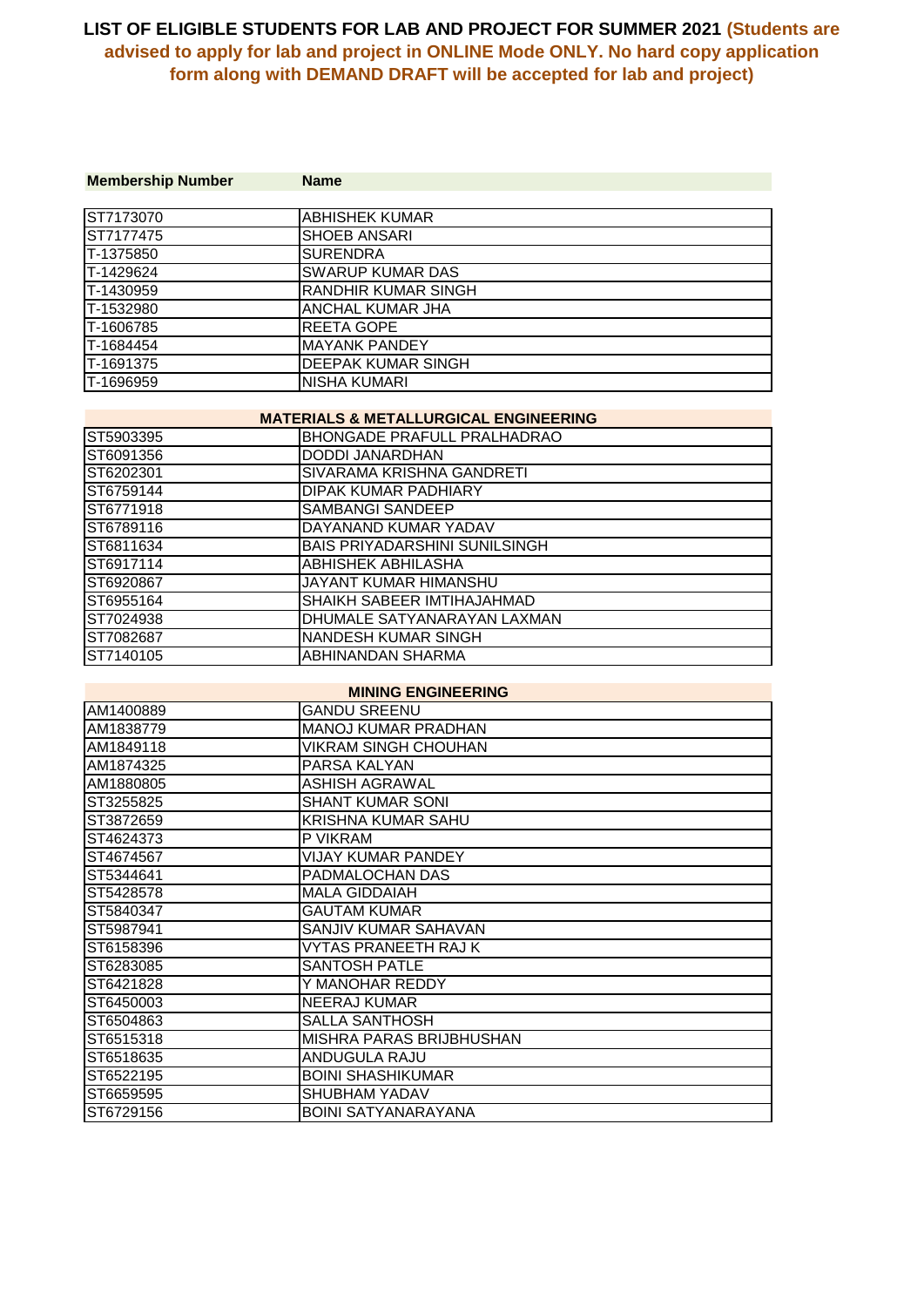| <b>Membership Number</b> | <b>Name</b>                    |
|--------------------------|--------------------------------|
| ST6774348                | <b>CHIRRA VIGNAN GOUD</b>      |
| ST6787326                | <b>PADALA NARESH</b>           |
| ST6849550                | RAHAMATHULLAH O H              |
| ST6876922                | SABYASACHI GANGOPADHYAY        |
| ST6928477                | SAMBASHIVUDU BYRI              |
| IST6949814               | <b>PENDRI ANVESH</b>           |
| ST6963620                | <b>PIDUGU RAJASHEKHAR</b>      |
| ST6966204                | <b>GUGULOTH GANESH KUMAR</b>   |
| ST6968266                | GAJANGI SAI KRISHNA            |
| ST6977664                | <b>SABBANI VINEETH</b>         |
| ST6981637                | SREERANGAM DEVANAND            |
| ST6990849                | MULUKUNTLA BHAGATH SAGAR       |
| ST6994739                | <b>GADHAWE NITESH MANOHAR</b>  |
| ST7000494                | <b>BIPLAB SANTIKARY</b>        |
| ST7002152                | RAGAM PRASANNA KUMAR           |
| ST7009009                | <b>RAHUL SAPRE</b>             |
| ST7018644                | <b>KEESARI SAI RAMAKRISHNA</b> |
| ST7061256                | PULI VENKATA RAMANA            |
| ST7062651                | CHIPPADA RAMA RAO              |
| ST7063658                | PENCHALA NAVEEN                |
| ST7066800                | KALESHWAR KUMAR MAHTO          |
| ST7073416                | <b>ARIKOLLA MAHESH</b>         |
| ST7091066                | SILIVERI SAI SRAVAN            |
| ST7107213                | VANKUDOTH RAMU                 |
| ST7108554                | <b>VARINDER SINGH</b>          |
| ST7131971                | <b>BURRA SRIKANTH</b>          |
| ST7132811                | EDLA VAMSHI KRISHNA            |
| ST7135764                | <b>SUSHIL KUMAR VERMA</b>      |
| ST7139174                | LODH SUSHEEL KUMAR             |
| ST7140172                | KUNAL SHARMA                   |
| ST7142655                | LOKINI ARUNKUMAR               |
| ST7145972                | <b>BANOTH NAVANIDHAR</b>       |
| ST7160874                | <b>ABDUL HARUN</b>             |
| ST7171590                | <b>B SANJEEVA REDDY</b>        |
| T-1686643                | <b>BATTALA SIVAKUMAR</b>       |
|                          | <b>BRABUATION FNAINFEBINA</b>  |

| <b>PRODUCTION ENGINEERING</b> |                               |
|-------------------------------|-------------------------------|
| ST6194341                     | RIDDHI GUHA                   |
| ST6264129                     | VARUN VERMA                   |
| ST6381923                     | VAIDYA HARDIKKUMAR HARESHBHAI |
| ST6757079                     | <b>PARMEET</b>                |
| ST6761246                     | <b>ASHISH MANI TRIPATHI</b>   |
| ST6782138                     | <b>BHAVESH KUMAR SHARMA</b>   |
| ST6790300                     | AJITHKUMAR P P                |
| ST6842378                     | MUCHHALA RIPPAN KIRITKUMAR    |
| ST6948591                     | <b>PRAJISHAKP</b>             |
| ST7093360                     | <b>LOKHANDE VINEET NITIN</b>  |
| ST7123391                     | ROHAN SAXENA                  |
| ST7168662                     | CHINTA RAMYA SREE             |